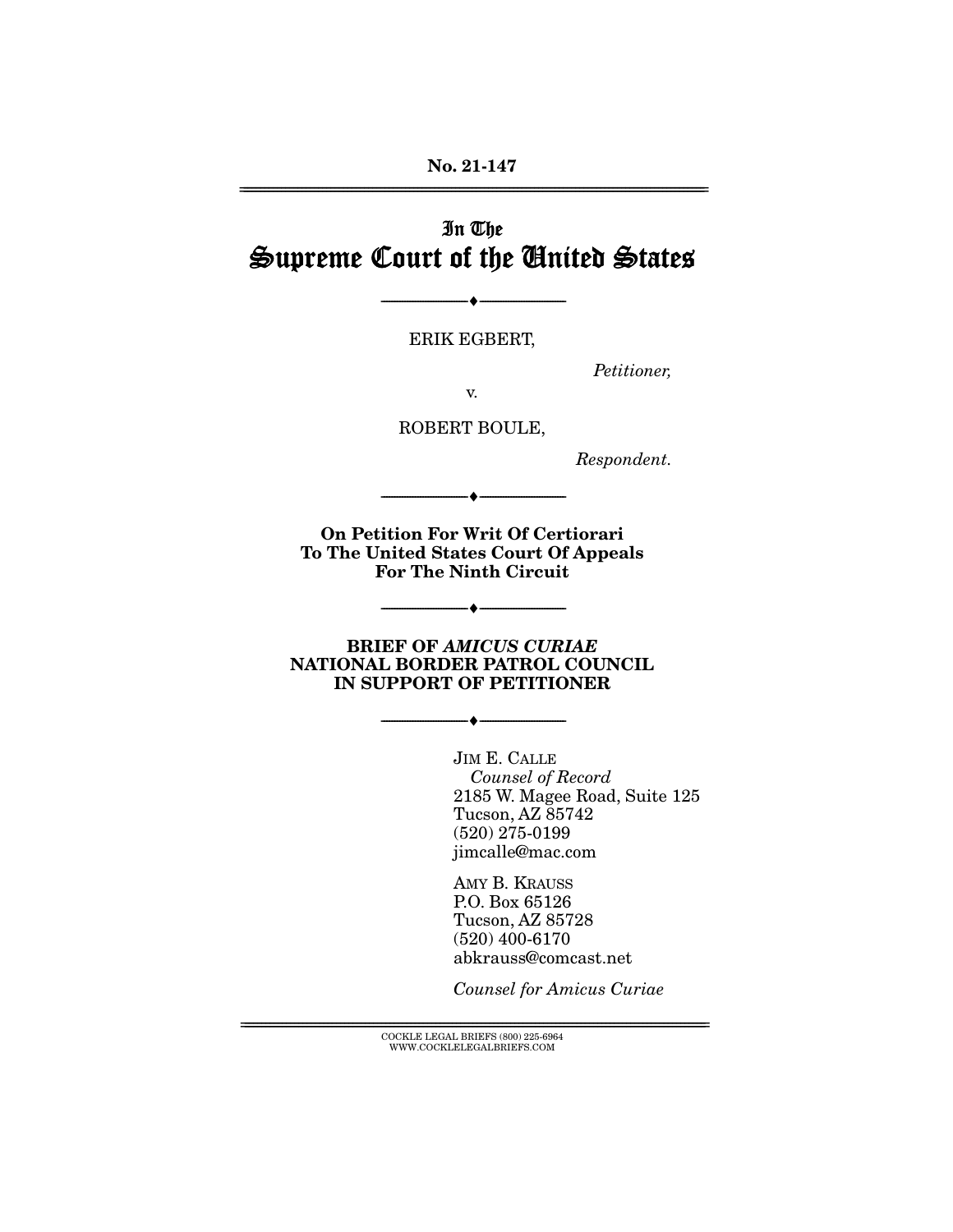# TABLE OF CONTENTS

|    |    |                                                                                                                                                                                               | iii            |
|----|----|-----------------------------------------------------------------------------------------------------------------------------------------------------------------------------------------------|----------------|
|    |    | INTEREST OF AMICUS CURIAE                                                                                                                                                                     | $\mathbf{1}$   |
|    |    | SUMMARY OF THE ARGUMENTS                                                                                                                                                                      | $\overline{2}$ |
|    |    |                                                                                                                                                                                               | 3              |
|    |    |                                                                                                                                                                                               | 6              |
| I. |    | The Ninth Circuit Overlooked the Distinct<br>Role of the Border Patrol By Wrongly<br>Grouping Border Patrol and F.B.I. Agents<br>Together as Simply "Federal Law Enforce-                     | 6              |
|    |    | A. The Ninth Circuit's Analysis Threat-<br>ens to Subject Tens of Thousands of<br>Federal Law Enforcement Officials to                                                                        | 6              |
|    |    | B. Congress Has Determined that Border<br>Patrol Agents Have a Distinct Respon-<br>sibility to the United States that<br>Differs from that Assigned to F.B.I.                                 | 8              |
|    | C. | A Border Patrol Agent's Work Envir-<br>onment is Fundamentally Different<br>than that of Other Federal Law En-<br>forcement Officials and this Differ-<br>ence is a Special Factor Counseling | 12             |
|    | D. | Substantial Differences Between the<br>Northern and Southern Border Con-<br>stitute a Special Factor that Counsels                                                                            | 16             |
|    |    |                                                                                                                                                                                               |                |

i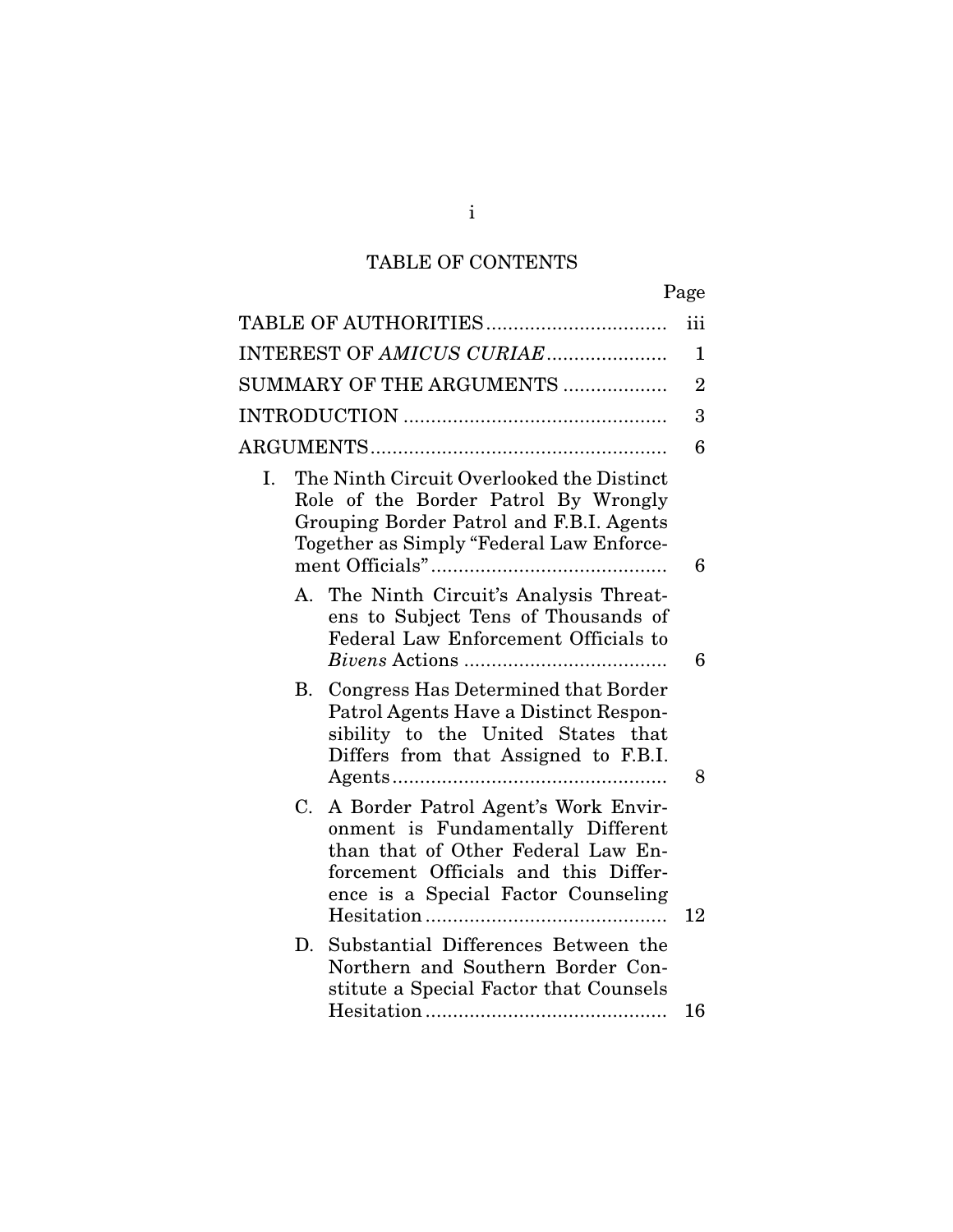# TABLE OF CONTENTS – Continued

Page

| The Insufficiently Developed and Perhaps<br>11.<br>Erroneous Record in this Case Should Not |    |
|---------------------------------------------------------------------------------------------|----|
| be the Foundation Upon Which the Judi-                                                      |    |
| ciary Engages in a Rare but Significant                                                     |    |
| Expansion of a Judicially Created Remedy                                                    |    |
| and Should Result in Deference to Con-                                                      |    |
|                                                                                             | 17 |
|                                                                                             |    |

# APPENDIX

| Excerpted Trial Testimony of Peter Hermansen,  |  |
|------------------------------------------------|--|
|                                                |  |
| Excerpted Trial Testimony of James Tavernetti, |  |
|                                                |  |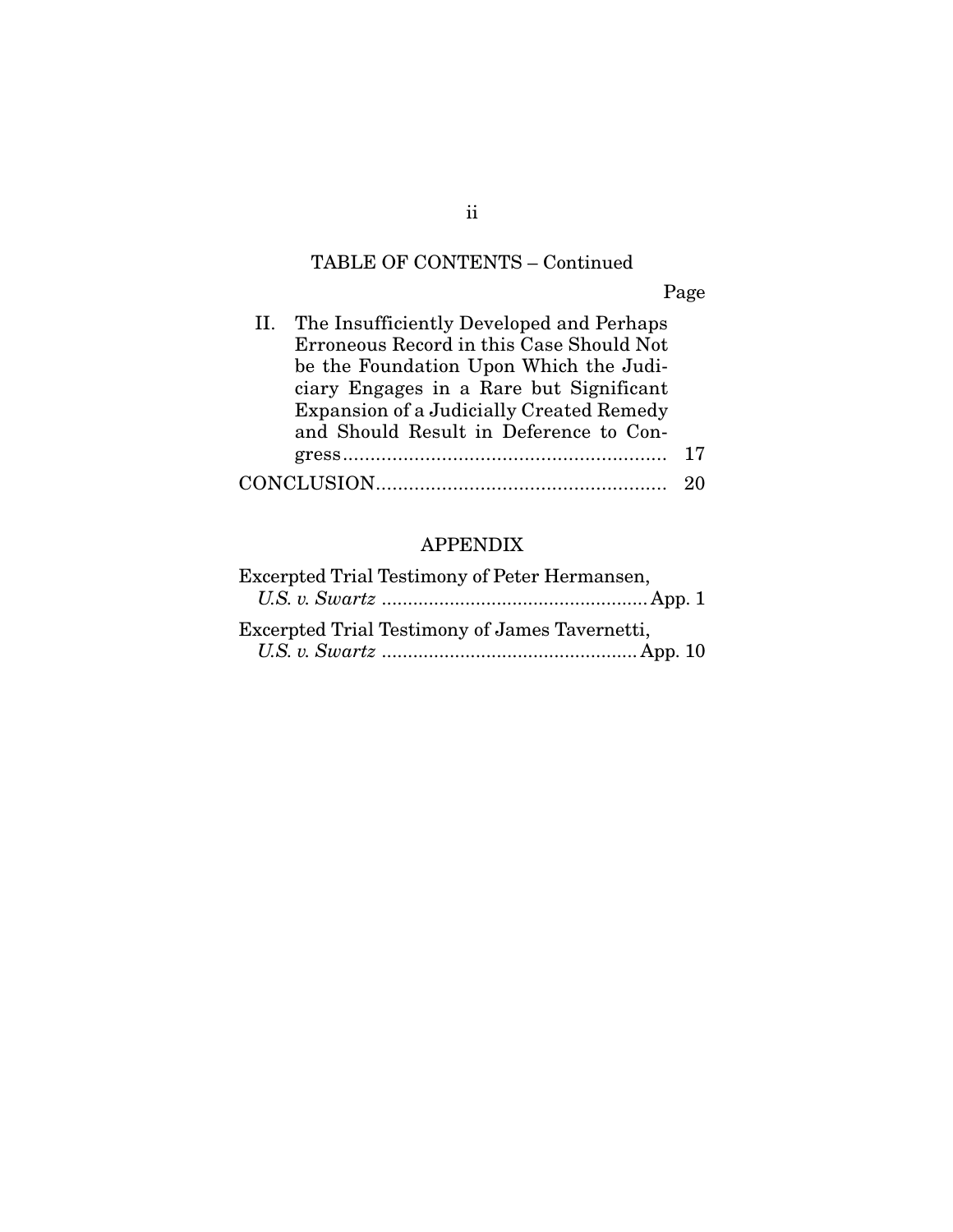# TABLE OF AUTHORITIES

Page

# **CASES**

| Arar v. Ashcroft, 585 F.3d 559 (2d Cir. 2009) 4                                                 |
|-------------------------------------------------------------------------------------------------|
|                                                                                                 |
| Bivens v. Six Unknown Named Agents of Federal<br>Bureau of Narcotics, 403 U.S. 388 (1971)passim |
| Boule v. Egbert, 998 F.3d 370 (9th Cir. 2021)passim                                             |
| Canada v. United States, 950 F.3d 299 (5th Cir.                                                 |
| Carlson v. Green, 446 U.S. 14 (1980)3                                                           |
| Davis v. Passman, 422 U.S. 228 (1979) 3                                                         |
|                                                                                                 |
| Hernandez v. Mesa, 140 S.Ct. 735 (2020)  4, 5, 11, 12, 19                                       |
| Jesner v. Arab Bank, PLC, 138 S.Ct. 1386                                                        |
| Rodriguez v. Swartz, 899 F.3d 719 (2018), va-<br>cated and remanded by Swartz v. Rodriguez,     |
| Swartz v. Rodriguez, No. 18-309 11, 19                                                          |
| United States INS, United States Border Patrol<br>v. Federal Labor Relations Auth., 12 F.3d 882 |
| United States v. Swartz, CR-15-1723 (D. Ariz.                                                   |
| Ziglar v. Abbasi, 137 S.Ct. 1843 (2017) 4, 5, 7, 8, 17                                          |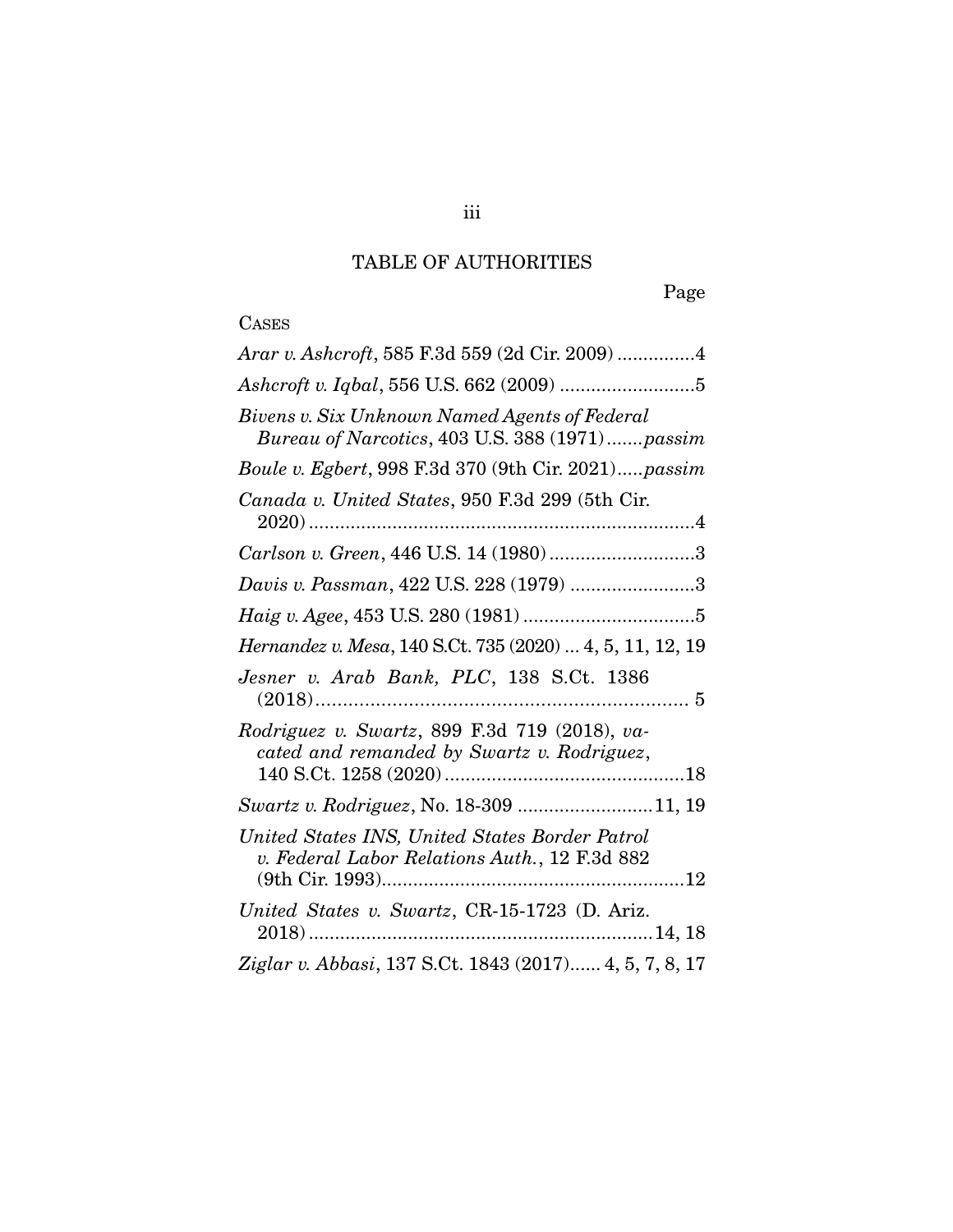# TABLE OF AUTHORITIES – Continued

| <b>STATUTES AND RULES</b>                     |  |
|-----------------------------------------------|--|
|                                               |  |
|                                               |  |
| Homeland Security Act of 2002 (P.L. 107-296), |  |
|                                               |  |

## OTHER AUTHORITIES

| Bureau of Justice Statistics, Office of Justice<br>Programs, U.S. Department of Justice, Federal<br>Law Enforcement Officers, 2016 - Statistical<br>Table, https://www.ojp.gov/sites/g/files/xyckuh<br>241/files/media/document/fedlawenforceoff2016. |  |
|-------------------------------------------------------------------------------------------------------------------------------------------------------------------------------------------------------------------------------------------------------|--|
| Chad C. Haddal, Cong. Rsch. Serv., RL32562,<br>Border Security: The Role of the U.S. Border                                                                                                                                                           |  |
| Government Accountability Office, DHS Em-<br>ployee Morale: Some Improvements Made, but<br>Additional Actions Needed to Strengthen Em-<br>ployee Engagement (2021), https://www.gao.                                                                  |  |
| https://www.cbp.gov/border-security/along-us-                                                                                                                                                                                                         |  |
| https://www.cbp.gov/careers/frontline-careers/                                                                                                                                                                                                        |  |
| https://www.cbp.gov/careers/usbp-what-we-do13                                                                                                                                                                                                         |  |

iv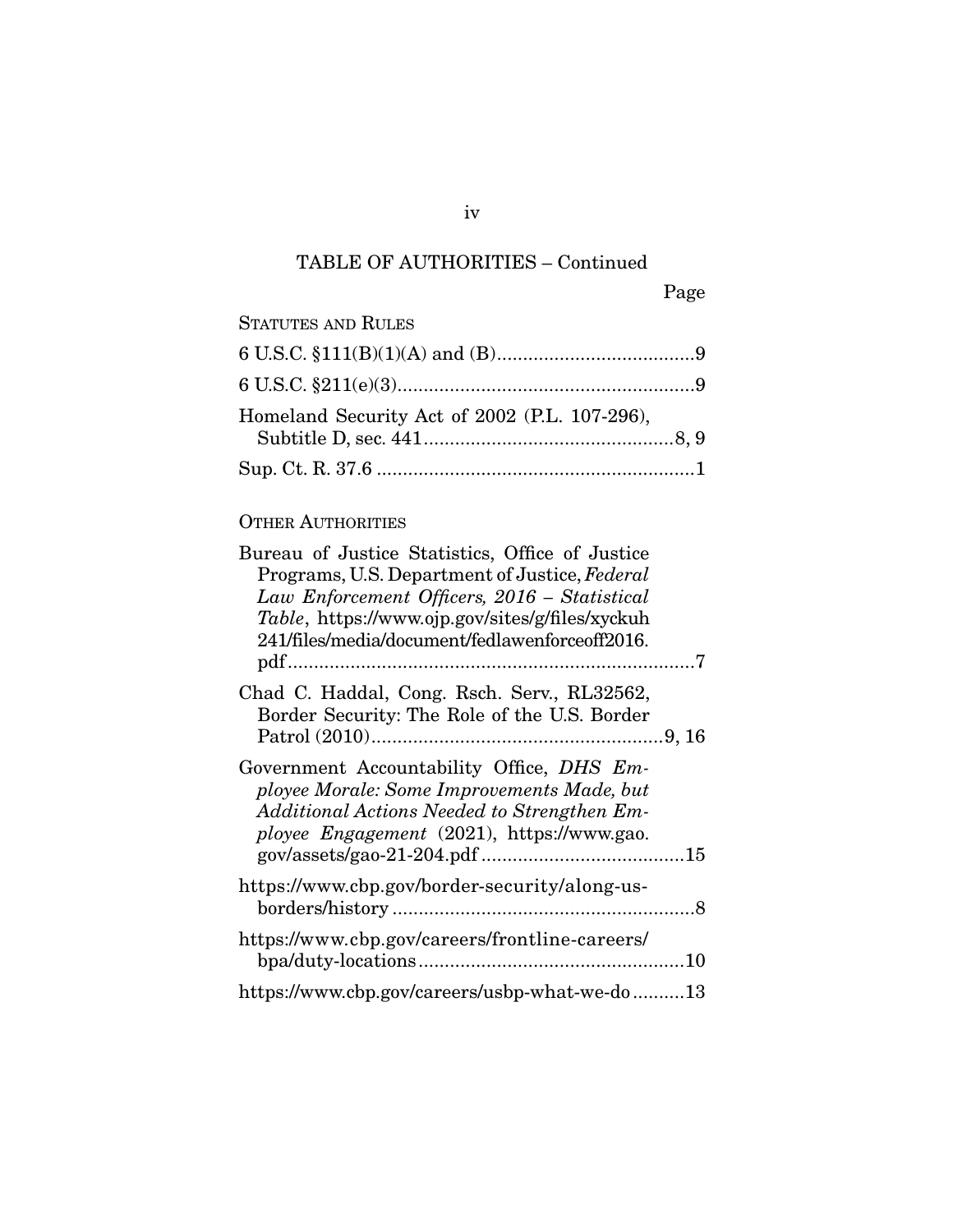# TABLE OF AUTHORITIES – Continued

|                                                                                                                                                                                                                                       | Page |
|---------------------------------------------------------------------------------------------------------------------------------------------------------------------------------------------------------------------------------------|------|
|                                                                                                                                                                                                                                       |      |
| Map of Border Patrol Duty Locations, https://                                                                                                                                                                                         |      |
| Office of Inspector General, Department of<br>Homeland Security, Conditions at CBP's For-<br>ward Operating Bases along the Southwest<br>Border (2016) (Redacted), https://www.oig.dhs.<br>gov/assets/Mgmt/2016/OIG-16-37-Feb16.pdf13 |      |
| Petition No. P-2030-20, against the United States<br>in the Inter-American Commission on Human<br>Rights. See https://hilliardshadowenlaw.com/<br>wp-content/uploads/2020/10/IACHR-Complaint-                                         |      |
| Suja A. Thomas, Reforming the Summary Judg-<br>ment Problem: The Consensus Requirement,<br>Fordham Law Review, Vol. 86 (2018)19. 20                                                                                                   |      |
| Transcript of Record (Day 15), United States v.<br>Swartz, CR-15-1723 (D. Ariz. 2018)14, 15                                                                                                                                           |      |
| U.S. Border Patrol Mission Statement, https://<br>www.cbp.gov/border-security/along-us-borders9                                                                                                                                       |      |
| U.S. Customs and Border Protection, CBP En-<br>forcement Statistics Fiscal Year 2021, https://<br>www.cbp.gov/newsroom/stats/cbp-enforcement-                                                                                         |      |
| U.S. Customs and Border Protection, SNAP-<br>SHOT: A summary of CBP Facts and Figures,<br>https://www.cbp.gov/sites/default/files/assets/<br>documents/2021-Apr/cbp-snapshot-mar-2021.pdf 13                                          |      |

v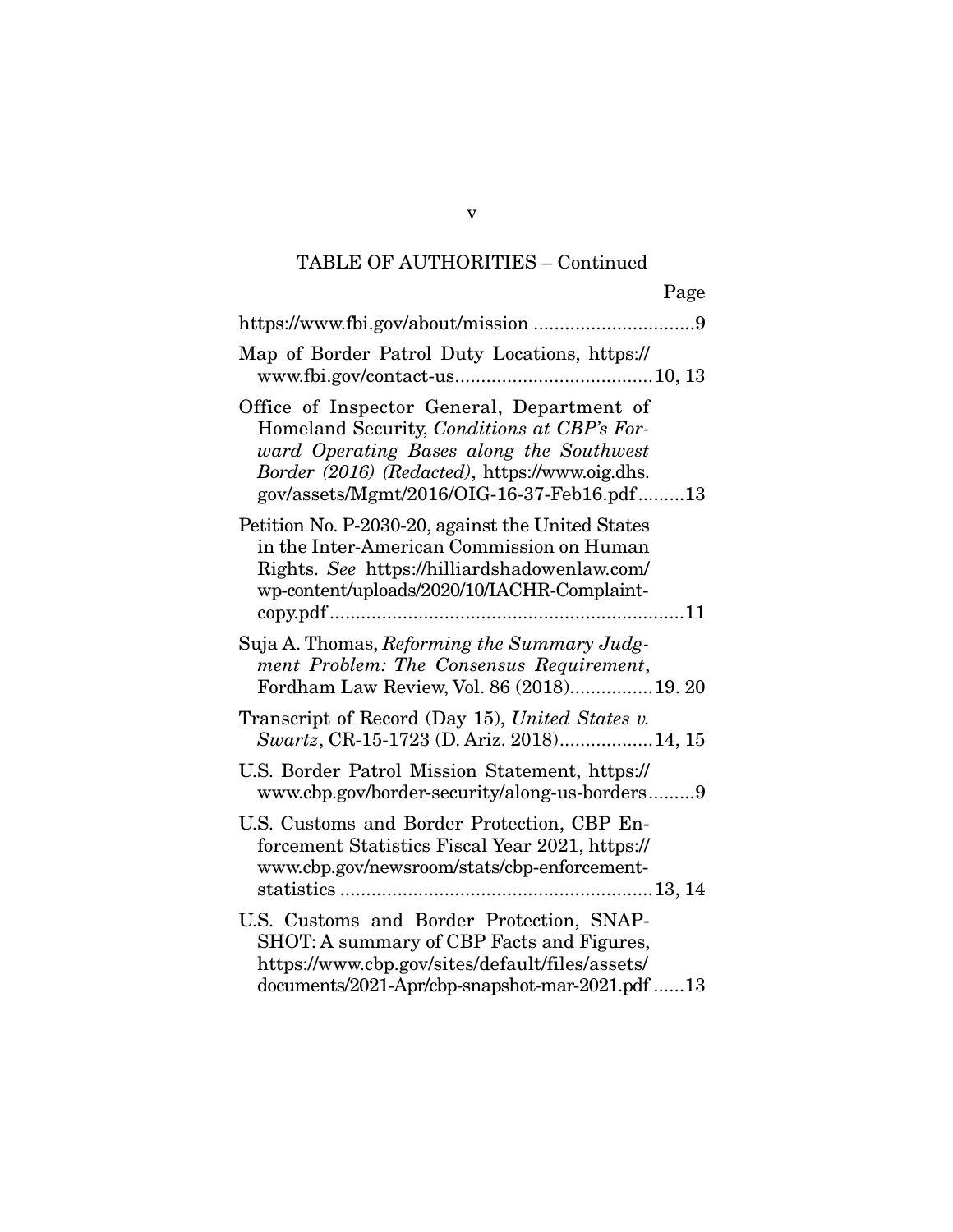## **BRIEF OF THE NATIONAL BORDER PATROL COUNCIL AS** *AMICUS CURIAE*  **IN SUPPORT OF PETITIONER INTEREST OF** *AMICUS CURIAE*<sup>1</sup>

 The National Border Patrol Council (NBPC) is a labor union established in 1967 to represent nonsupervisory agents and support staff of the United States Border Patrol. NBPC works to preserve the oath of office sworn by all Border Patrol agents by promoting immigration laws and policies that contribute to the security of the United States and opposing policies that restrict the sworn duties of Border Patrol agents.

 The decision of the court of appeals in *Boule v. Egbert*, 998 F.3d 370 (9th Cir. 2021) should be reversed because an expansion of the judicial remedy created in *Bivens v. Six Unknown Named Agents of Federal Bureau of Narcotics*, 403 U.S. 388 (1971), will interfere with border enforcement and undermine border security, as set forth below.

--------------------------------- ♦ ---------------------------------

<sup>1</sup> The parties received timely notice and have consented to the filing of this brief. Pursuant to Rule 37.6 of the Rules of this Court, *amicus* states that no counsel for a party authored this brief in whole or in part, and no counsel or party made a monetary contribution intended to fund the preparation or submission of this brief. No person other than *amicus* or its counsel made a monetary contribution to its preparation or submission.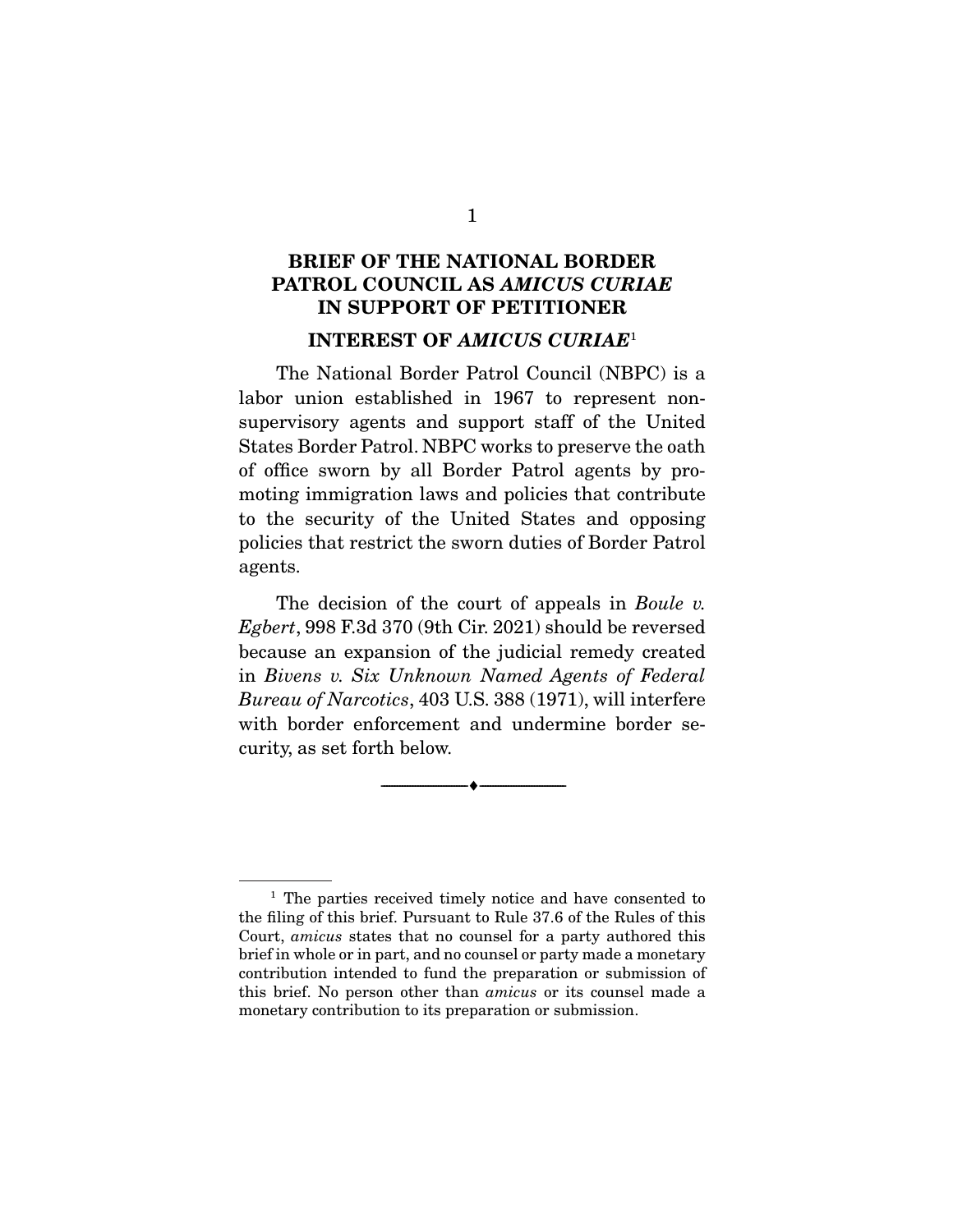#### **SUMMARY OF THE ARGUMENTS**

 The Ninth Circuit's extension of *Bivens* into new contexts failed to consider special factors previously recognized by this Court, as well as other factors, that caution against such a move because doing so would adversely affect the unique work of Border Patrol agents.

 The Ninth Circuit's election to find Border Patrol agents indistinguishable from F.B.I. agents as "federal law enforcement officials" and to find that no special factors existed puts more than 132,000 federal law enforcement officials in 80 other federal organizations at risk for personal liability under *Bivens*.

 The Ninth Circuit's decision ignored Congress' designation of the Border Patrol as a unique law enforcement organization whose agents discharge duties that implicate foreign policy, diplomacy and national security. It also failed to explore the special factors created by Border Patrol agents' focus on physically protecting the border, their unique working environment and the need for agents to retain confidence in their ability to act while operating alone and being severely outnumbered in remote parts of the country. The Ninth Circuit also failed to explore the enforcement, foreign policy and national security differences between the northern and southern borders.

 This Court may want to explore whether the Ninth Circuit erred by relying on the flawed summary judgment process as a factual foundation for exercising what is arguably the judiciary's most controversial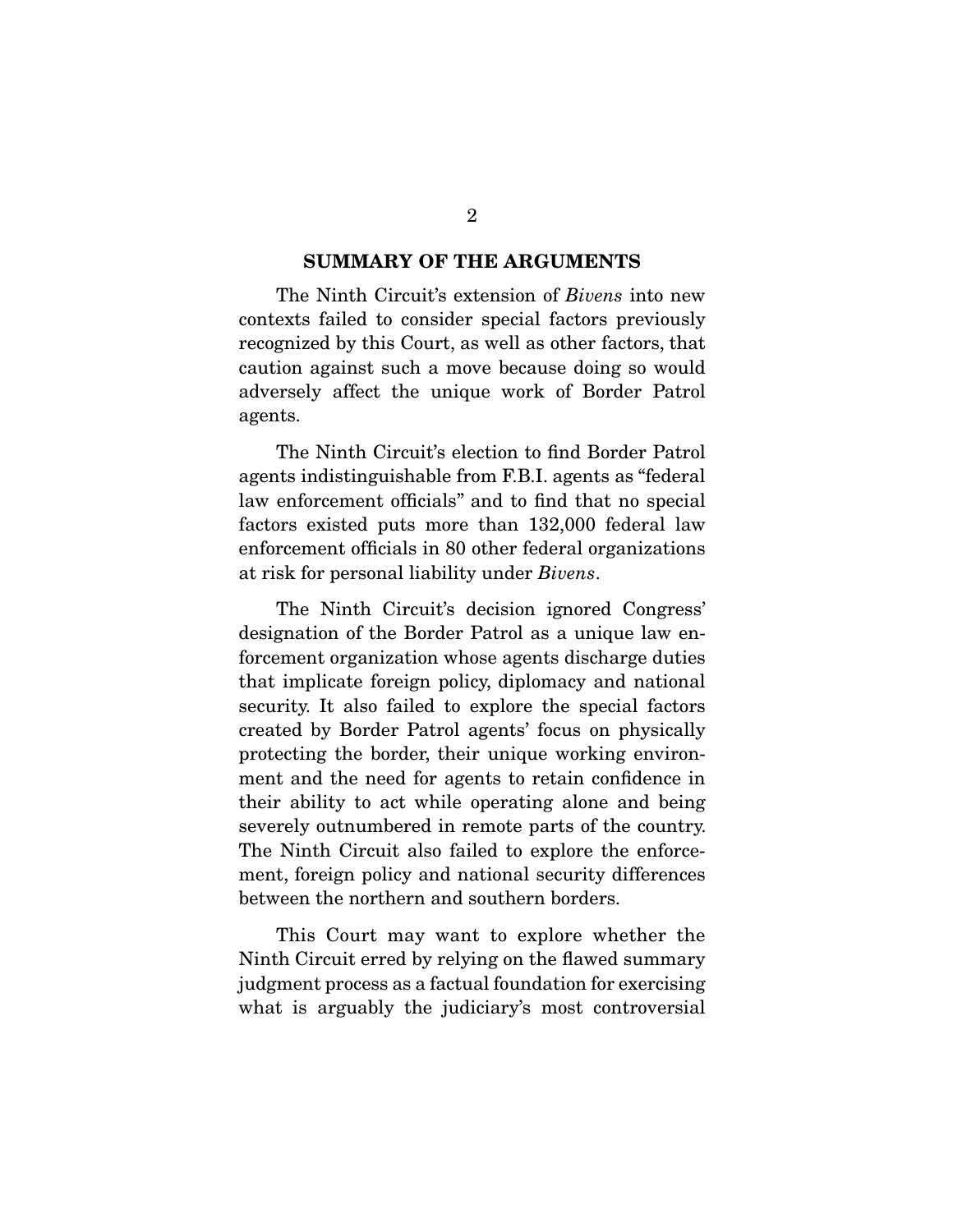power – the quasi-legislative expansion of the judiciallycreated *Bivens* remedy.

 This Court should grant the petition for writ of certiorari and reverse the judgment of the court of appeals because its decision will adversely impact the ability of Border Patrol agents to engage in the critical national security activity of physically guarding our borders against multiple threats.

#### **INTRODUCTION**

--------------------------------- ♦ ---------------------------------

 In the 50 years since this Court decided *Bivens*, it has expanded its application twice. The last such expansion was in 1980.<sup>2</sup> Since then, the benefit of hindsight has permitted a valuable view of the impact *Bivens* has had on the three narrow areas where the Court countenanced its application.3 But any extension of *Bivens* is treacherous since its potential impact in a new area is subject to only forward-looking

<sup>2</sup> *Davis v. Passman*, 422 U.S. 228 (1979) (holding that an administrative assistant, who sued Congress for gender discrimination, could pursue money damages for violating the equal protection principles embodied in the Due Process Clause of the Fifth Amendment); *Carlson v. Green*, 446 U.S. 14 (1980) (permitting a *Bivens* remedy to proceed against prison officials based on a violation of the Eighth Amendment).

<sup>3</sup> *See Boule*, 998 F.3d at 377 ("[S]ince the 1980s, the Court has come to 'appreciate more fully the tension between this practice [of creating causes of action] and the Constitution's separation of legislative and judicial power.'") (Butamay, J., dissenting) (internal citation omitted).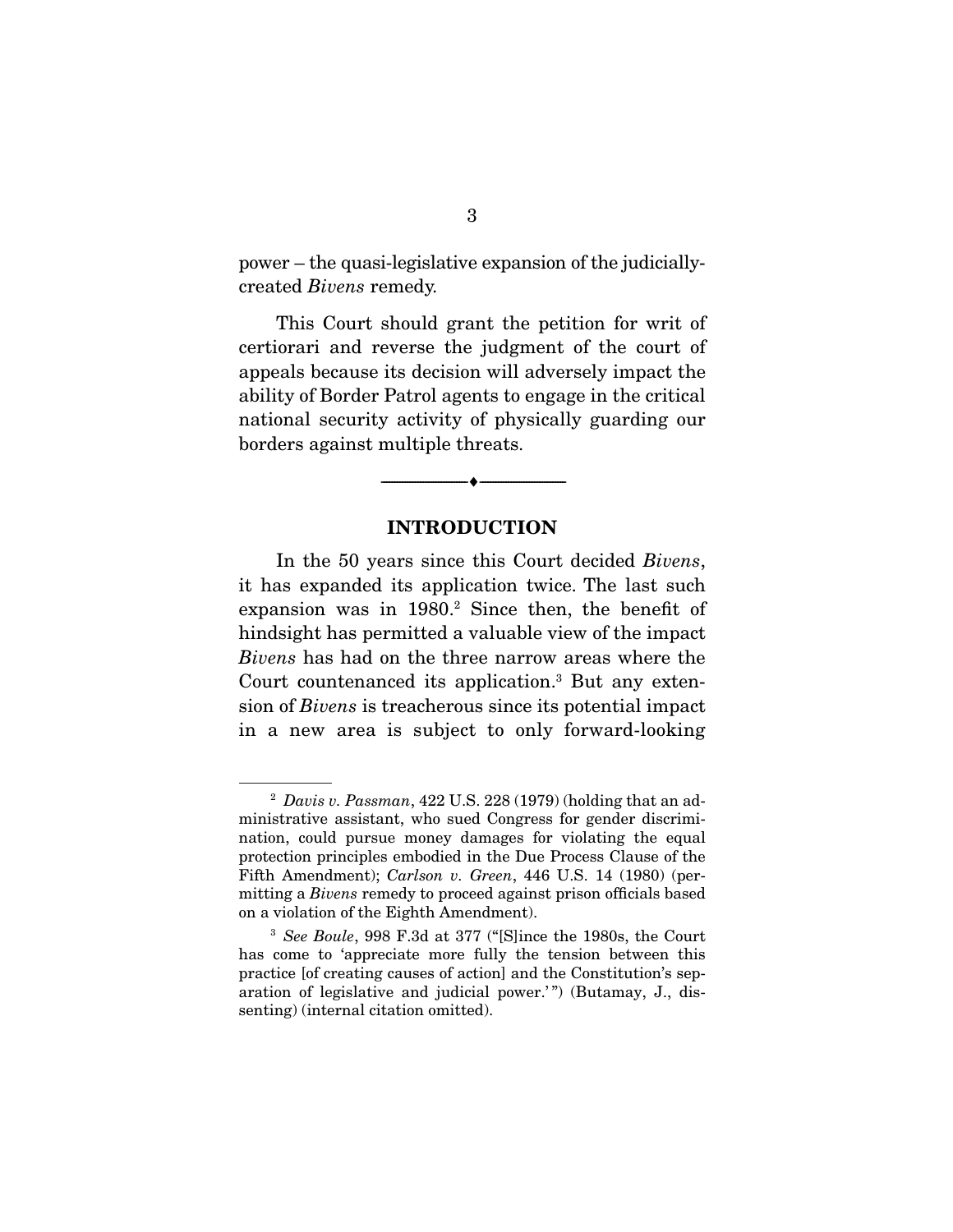speculations. Hence, this Court's prior and growing hesitancy to expand its application.

 In this case, the Ninth Circuit acknowledged it was expanding *Bivens* to provide Boules with a remedy for Border Patrol Agent Egbert's as yet unproven constitutional violations. *Boule*, 998 F.3d at 387. While the Court characterized this expansion as "modest," *id.*, the discussion below demonstrates that applying *Bivens* in the contexts presented may have farreaching, adverse consequences.

 In the determination of whether any "special factors" bar the extension of *Bivens*, the inquiry focuses on "who should decide whether to provide for a damages remedy, Congress or the Courts?" *Ziglar v. Abbasi*, 137 S.Ct. 1843, 1857 (2017). This analysis considers "the risk of interfering with the authority of the other branches," "whether there are sound reasons to think Congress *might doubt* the efficacy or necessity of a damages remedy," and "whether the Judiciary is well suited . . . to consider and weigh the costs and benefits of allowing a damages action to proceed." *Hernandez v. Mesa*, 140 S.Ct. 735, 743 (2020) (emphasis added).

 If any special factors do exist, "then courts *must refrain* from creating an implied cause of action in that case." *Canada v. United States*, 950 F.3d 299, 309 (5th Cir. 2020) (emphasis added). The threshold for what constitutes a "special factor" counseling hesitation is "remarkably low." *Arar v. Ashcroft*, 585 F.3d 559, 574 (2d Cir. 2009). In other words, "if [the court has] reason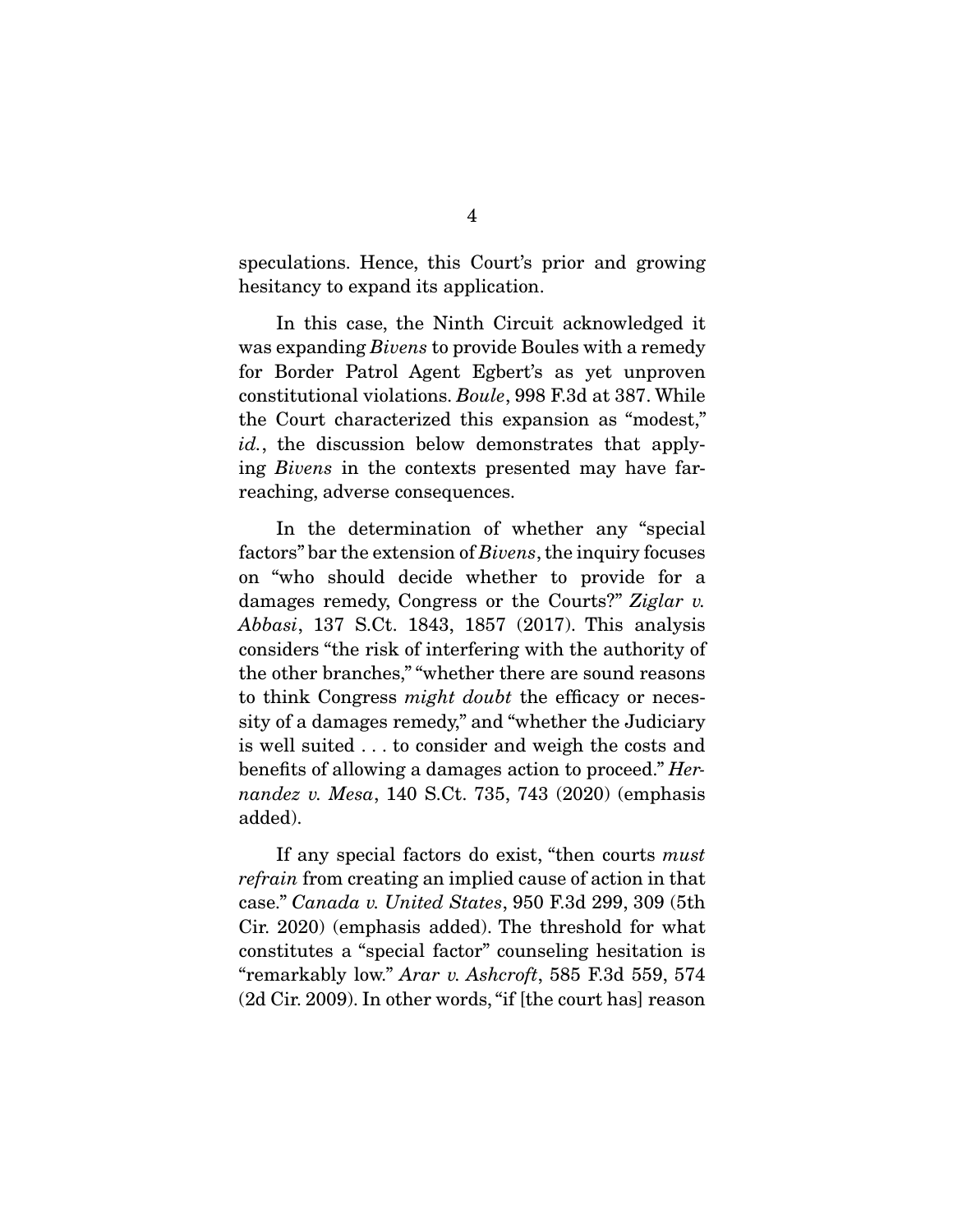to pause before applying *Bivens* in a new context or to a new class of defendants – [the court must] reject the request." *Hernandez*, 140 S.Ct. at 743. The lesson from the Court is, thus, a strong presumption *against*  expanding *Bivens*.

 The decision of the court of appeals diverges from this Court's admonition to avoid exercising a quasilegislative function<sup>4</sup> and directly contradicts the Court's recent, clear, and correct conclusion that *Bivens* should not be extended in the border enforcement context. *Id.* at 746; *see also Haig v. Agee*, 453 U.S. 280, 292 (1981) ("Matters intimately related to foreign policy and national security are rarely proper subjects for judicial intervention."); *Jesner v. Arab Bank, PLC*, 138 S.Ct. 1386, 1403 (2018) ("The political branches, not the judiciary, have the responsibility and the institutional capacity to weigh foreign-policy concerns.").

 Consequently, the precise constitutional violation alleged is not the gravamen of NBPC's concern. *See Hernandez*, 140 S.Ct. at 743 ("A claim may arise in a new context even if it is based on the same constitutional provision as a claim in a case a damages remedy was previously recognized."). It is, rather, factors this Court already recognizes, namely national security implications and the risk of undermining border security, and, perhaps, some additional factors

<sup>4</sup> This Court has characterized expanding *Biven*s as a "disfavored" judicial activity. *See Ziglar v. Abbasi*, 137 S.Ct. 1843, 1857 (2017); *Ashcroft v. Iqbal*, 556 U.S. 662, 675 (2009).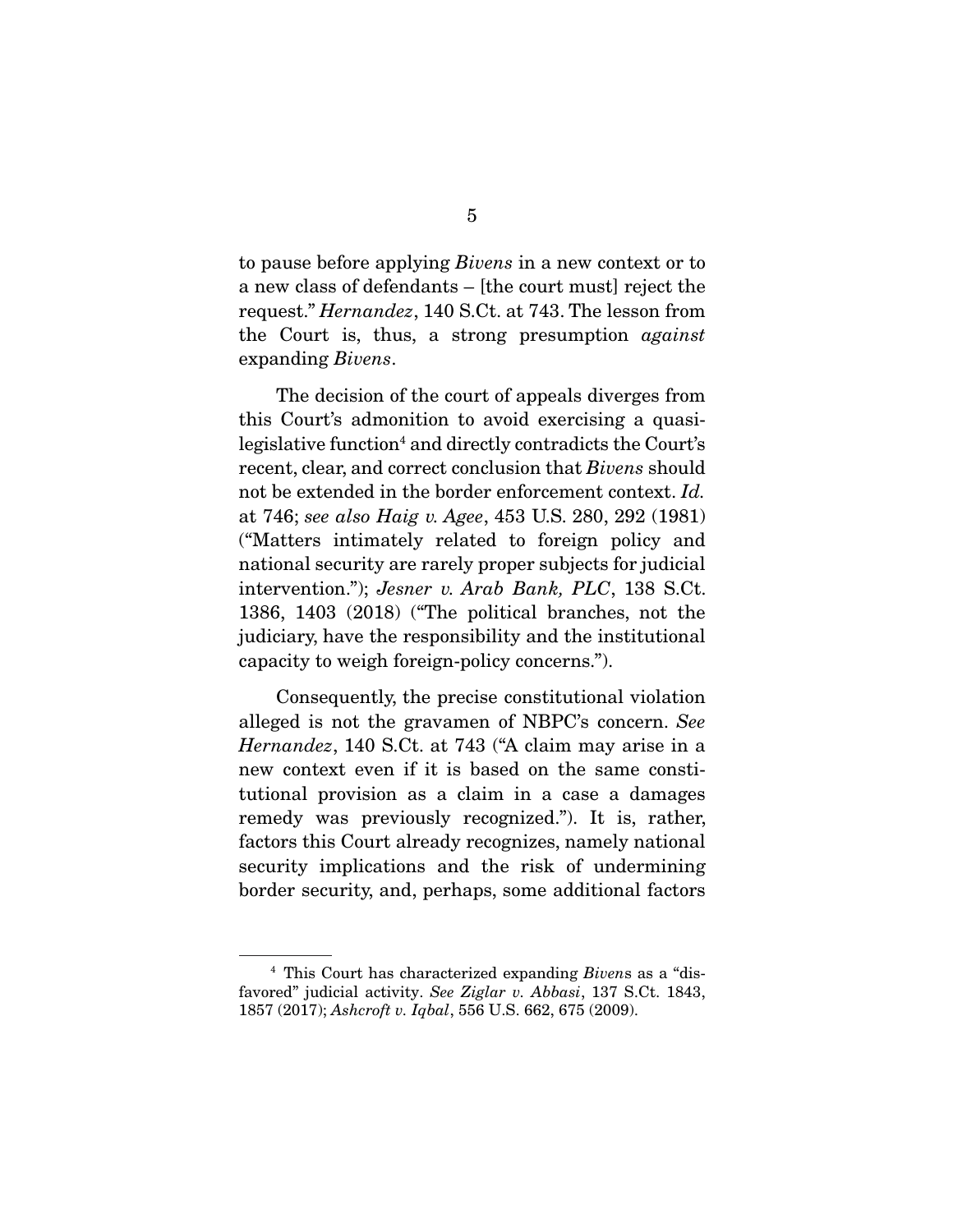that apply to a federal law enforcement agency not previously examined by this Court.

#### **ARGUMENTS**

--------------------------------- ♦ ---------------------------------

- **I. The Ninth Circuit Overlooked the Distinct Role of the Border Patrol By Wrongly Grouping Border Patrol and F.B.I. Agents Together as Simply "Federal Law Enforcement Officials."** 
	- **A. The Ninth Circuit's Analysis Threatens to Subject Tens of Thousands of Federal Law Enforcement Officials to**  *Bivens* **Actions.**

 One of the two elements cited by the Ninth Circuit to justify its "modest" extension of *Bivens* was the Court's belief that "border patrol and F.B.I. agents are both federal law enforcement officials. . . . " *Boule*, 998 F.3d at 387. But this election to group Border Patrol and F.B.I. agents together as one amorphous body created an enormous class of potential defendants – federal law enforcement officials – that, according to the Court's examination, did not warrant further consideration of special factors because *Bivens* had already been extended to cover F.B.I. agents. *Id.* That analytical sleight of hand has now opened the door to not only Border Patrol agents, but tens of thousands of other federal law enforcement officials all being subject to personal liability for damages.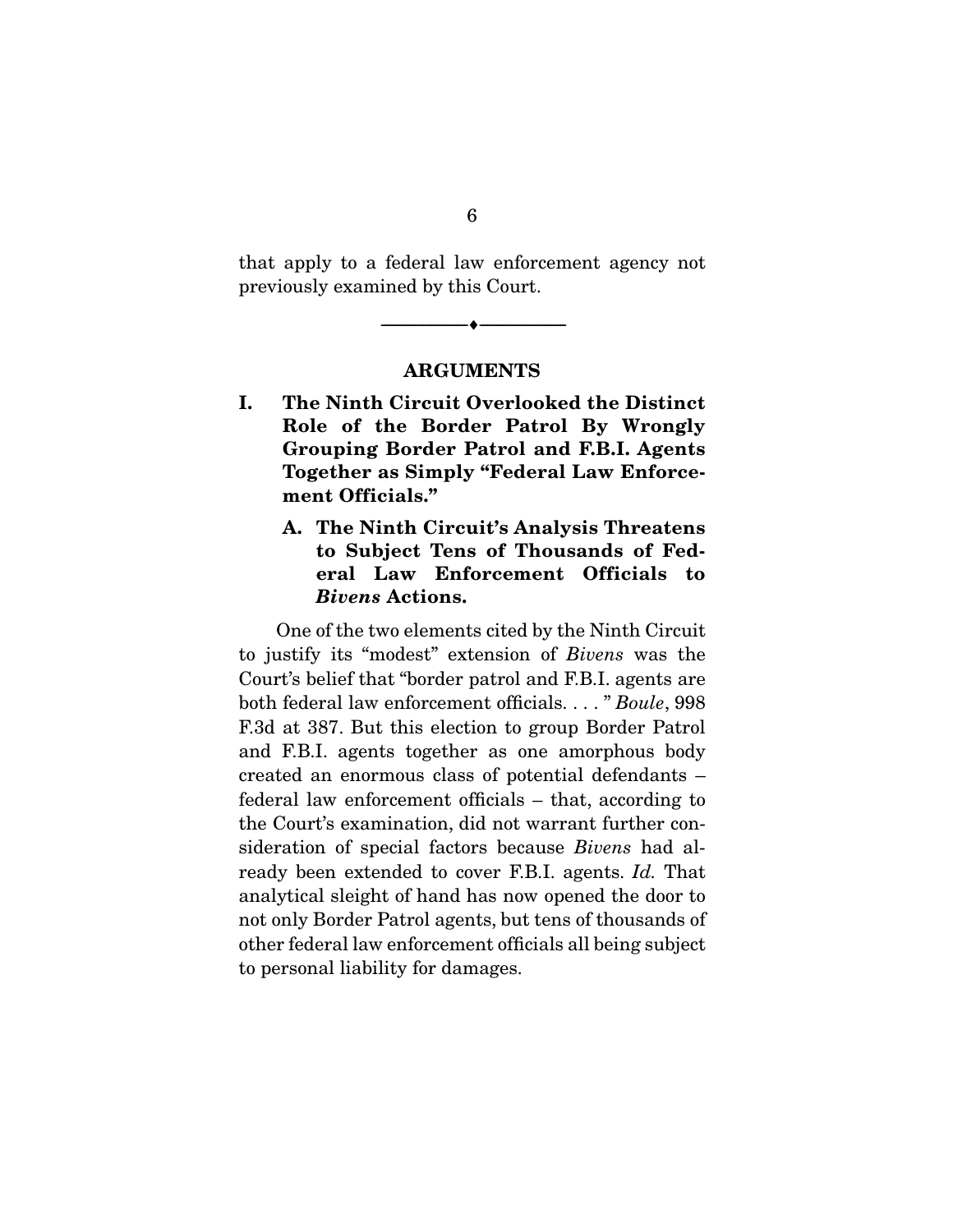In 2016, there were more than 132,000 federal law enforcement officers spread among 39 federal agencies and 41 offices of inspector general. *See* Bureau of Justice Statistics, Office of Justice Programs, U.S. Department of Justice, *Federal Law Enforcement Officers, 2016 – Statistical Table* at 3, https://www.ojp.gov/ sites/g/files/xyckuh241/files/media/document/fedlaw enforceoff2016.pdf. They were employed by the executive, judicial and legislative branches of government. Two-thirds of the full-time federal law enforcement officers were employed by Customs and Border Protection (33%), the Federal Bureau of Prisons (14%), the F.B.I. (10%) or Immigration and Customs Enforcement (9%). *Id.* at 1. Among the remainder were officers employed by the Bureau of Reclamation, Food and Drug Administration, Secret Service, Drug Enforcement Administration, Bureau of Diplomatic Security, Amtrak, U.S. Capitol Police, National Nuclear Security Administration, Bureau of Indian Affairs and the U.S. Mint Police, to name but a few. *Id.* at 3.

 The fact of so many federal law enforcement officials existing within the federal government representing such a diverse range of interests and responsibilities suggests that lumping them all together as "federal law enforcement officials" was too simplistic an approach. Further, this Court in *Abbasi* made abundantly clear that lower courts "must pause when implying a damages remedy implicates economic and governmental concerns" such as "the substantial monetary cost of defending and indemnifying claims against federal officials, as well as the time and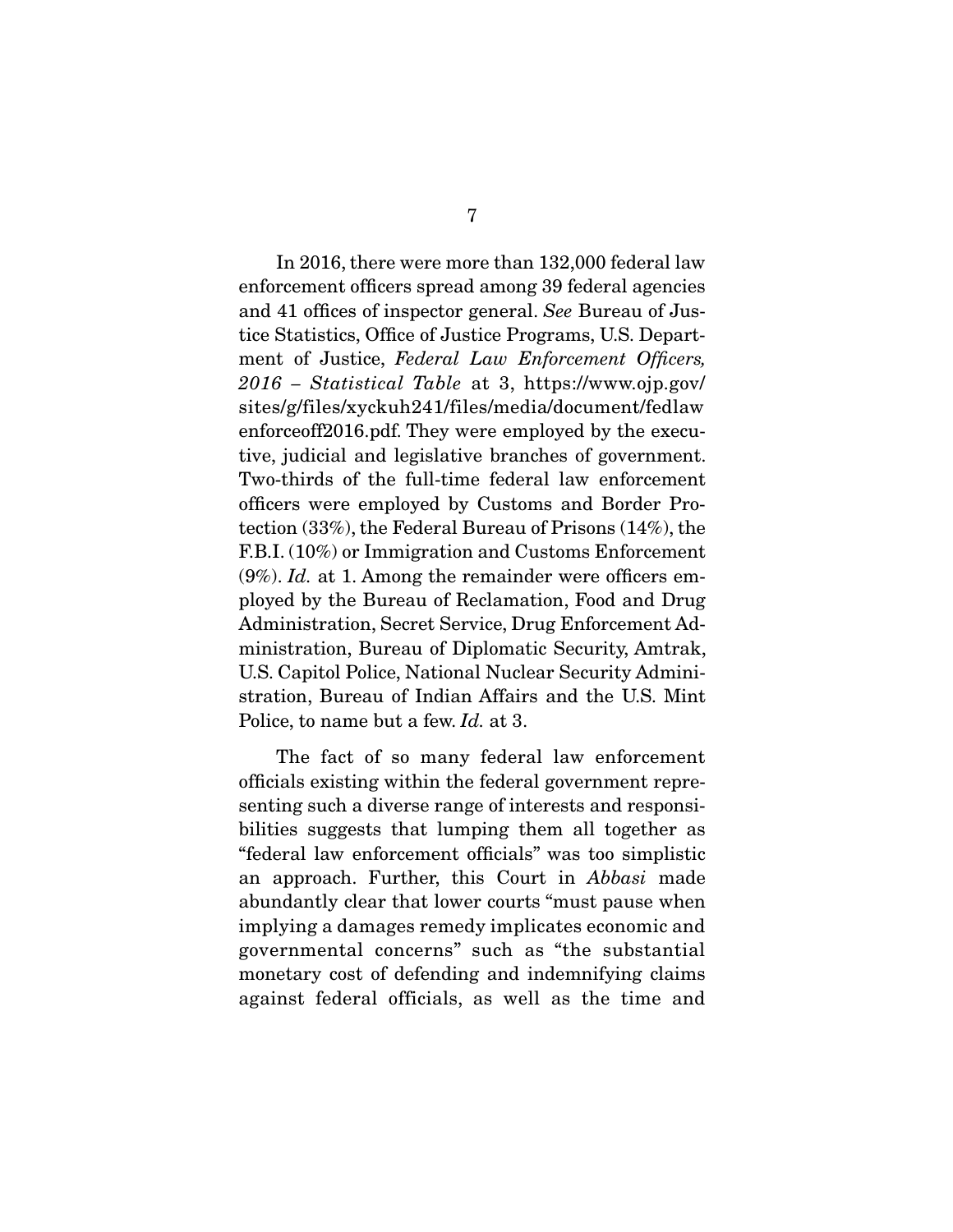administrative costs incident to the litigation." *Abbasi*, 137 S.Ct. at 1856. The Ninth Circuit's decision exponentially magnified this potential financial burden to the government by including all federal law enforcement agents within *Bivens*' reach. Rather, this Court may find that a more nuanced review of a particular federal law enforcement officer's duties, responsibilities and working conditions is required before determining that no special factors exist for that particular group of federal officers.

 Indeed, the Ninth Circuit's decision failed to consider important distinctions between the work of Border Patrol agents and agents of the F.B.I. (as well as other federal agencies) that should inform the question of whether special factors " 'counsel hesitation' such that a *Bivens* action in this new context is foreclosed." *Boule*, 998 F.3d at 387.

### **B. Congress Has Determined that Border Patrol Agents Have a Distinct Responsibility to the United States that Differs from that Assigned to F.B.I. Agents.**

 The Border Patrol once resided with the F.B.I. within the Department of Justice. *See* https://www.cbp. gov/border-security/along-us-borders/history. But in response to the Sept. 11, 2001 attacks, Congress enacted the Homeland Security Act of 2002 (P.L. 107- 296). It created, on March 1, 2003, the Department of Homeland Security (DHS) and it moved the Border Patrol from the Department of Justice to the new Department of Homeland Security as one component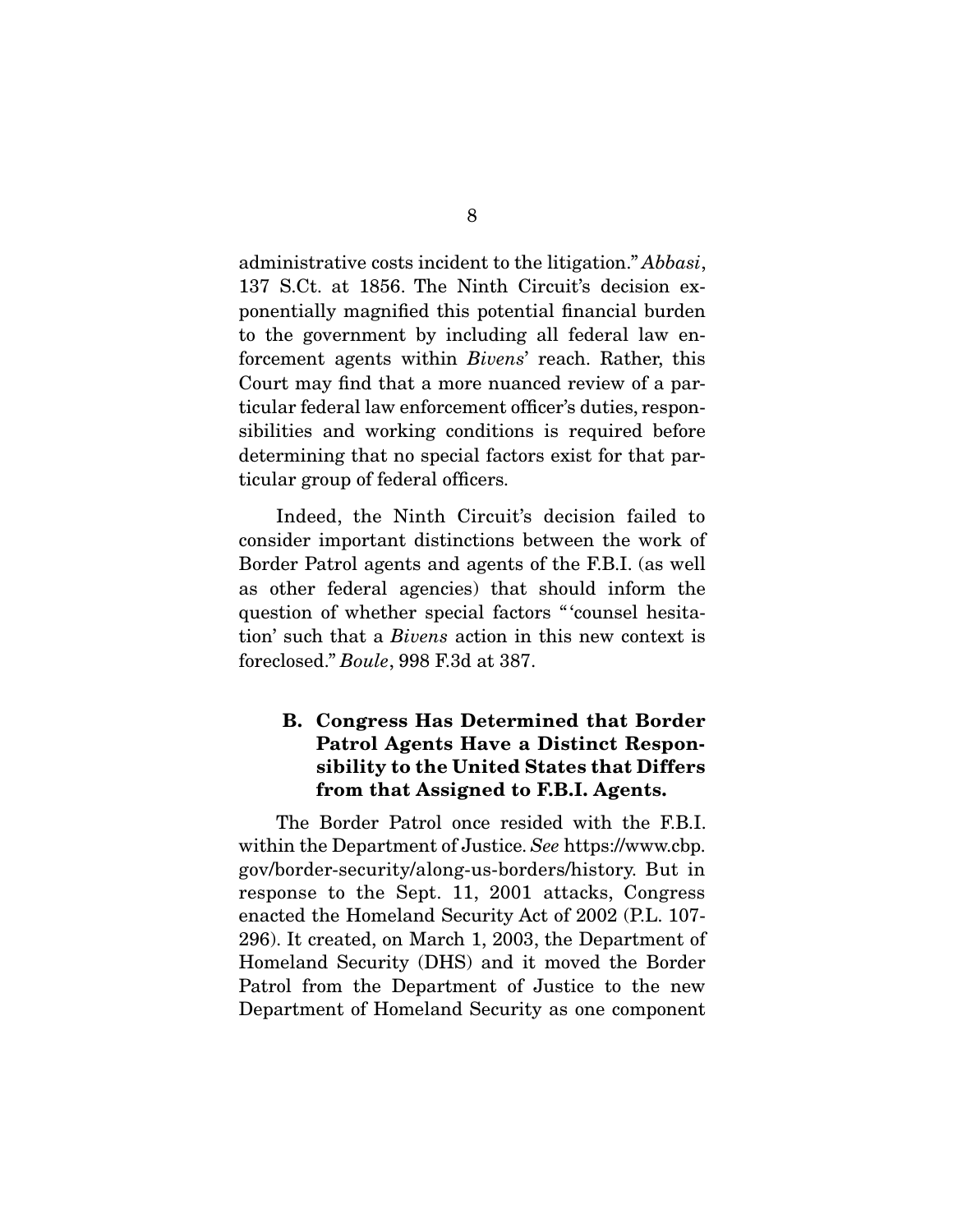of the U.S. Customs and Border Protection. *See id.*, Subtitle D, sec. 441.

 Congress directed that DHS and the Border Patrol focus primarily on preventing and mitigating the risk of terrorist attacks. *See* 6 U.S.C. §111(B)(1)(A) and (B) [" . . . preventing terrorist attacks" and reducing the country's vulnerability to terrorism]. Congress' new anti-terrorism mandate for the Border Patrol was reflected in its mission statement: "Since the terrorist attacks of September 11, 2001, the focus of the Border Patrol has changed to detection, apprehension and/or deterrence of terrorists and terrorist weapons." *See* U.S. Border Patrol Mission Statement, https://www. cbp.gov/border-security/along-us-borders. Border Patrol agents also focus on preventing the entry of weapons of mass destruction. *See* Chad C. Haddal, Cong. Rsch. Serv., RL32562, Border Security: The Role of the U.S. Border Patrol (2010) at 3 [hereinafter "Haddal at . . . "]. The Border Patrol also retains its historic obligation to prevent the illegal trafficking of people and contraband across our nation's borders. *See* 6 U.S.C. §211(e)(3). In contrast, the F.B.I.'s obligations span from antiterrorism to combating cybercrime, from detecting and stopping foreign espionage to protecting civil rights, and from combating transnational criminal syndicates to stopping significant white-collar and violent crimes. *See* https://www.fbi.gov/about/mission. Even where the interests of the two agencies intersect, the manner in which agents perform their duties is materially different. *See below*.

 The disparate missions of the Border Patrol and F.B.I. are reflected in the geographic breadth of their respective offices. Figure 1, below, shows the exclusive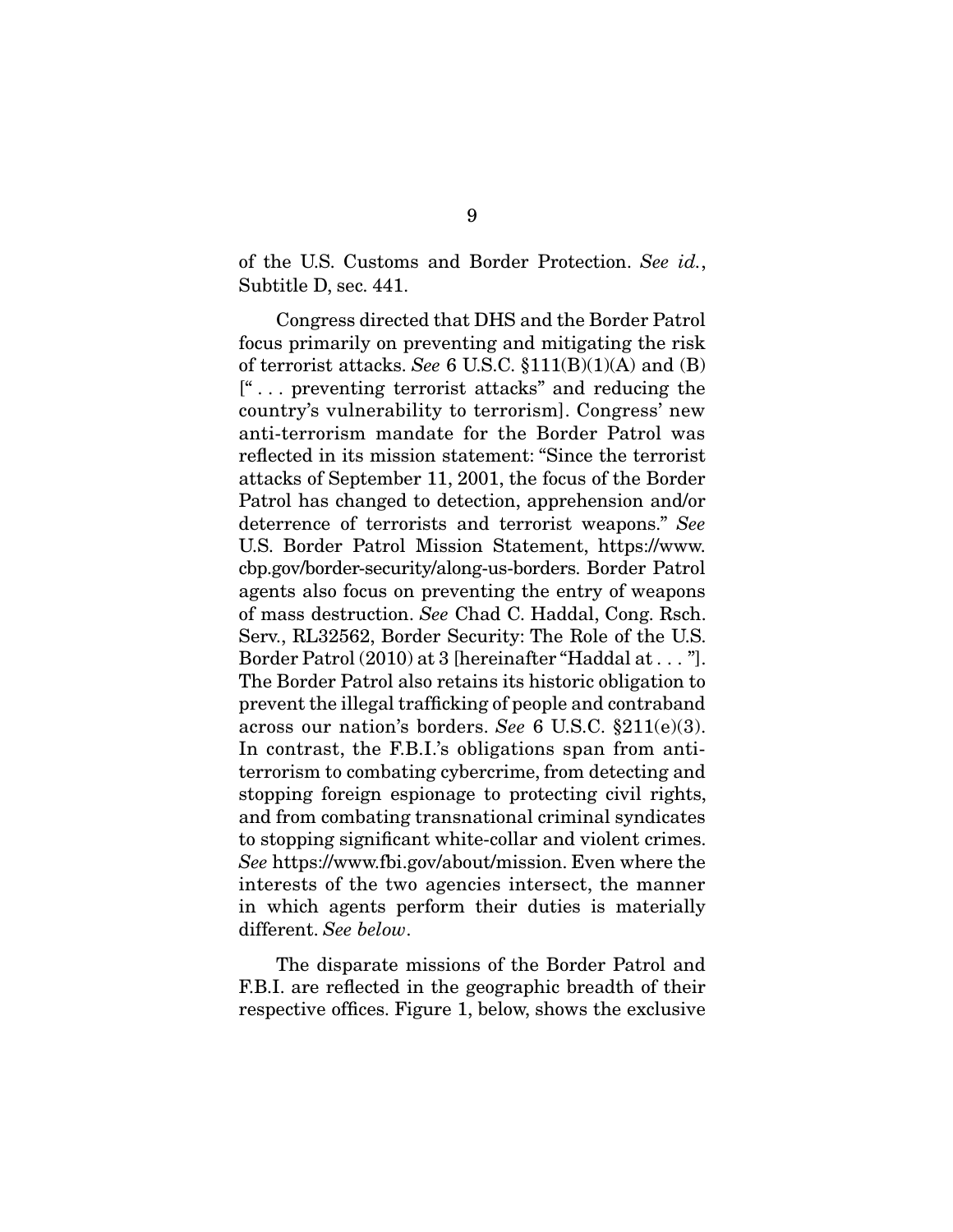province of the Border Patrol within the United States, while Figure 2, below, shows the worldwide reach of the F.B.I.

*Figure 1*:



https://www.cbp.gov/careers/frontline-careers/bpa/dutylocations





https://www.fbi.gov/contact-us

10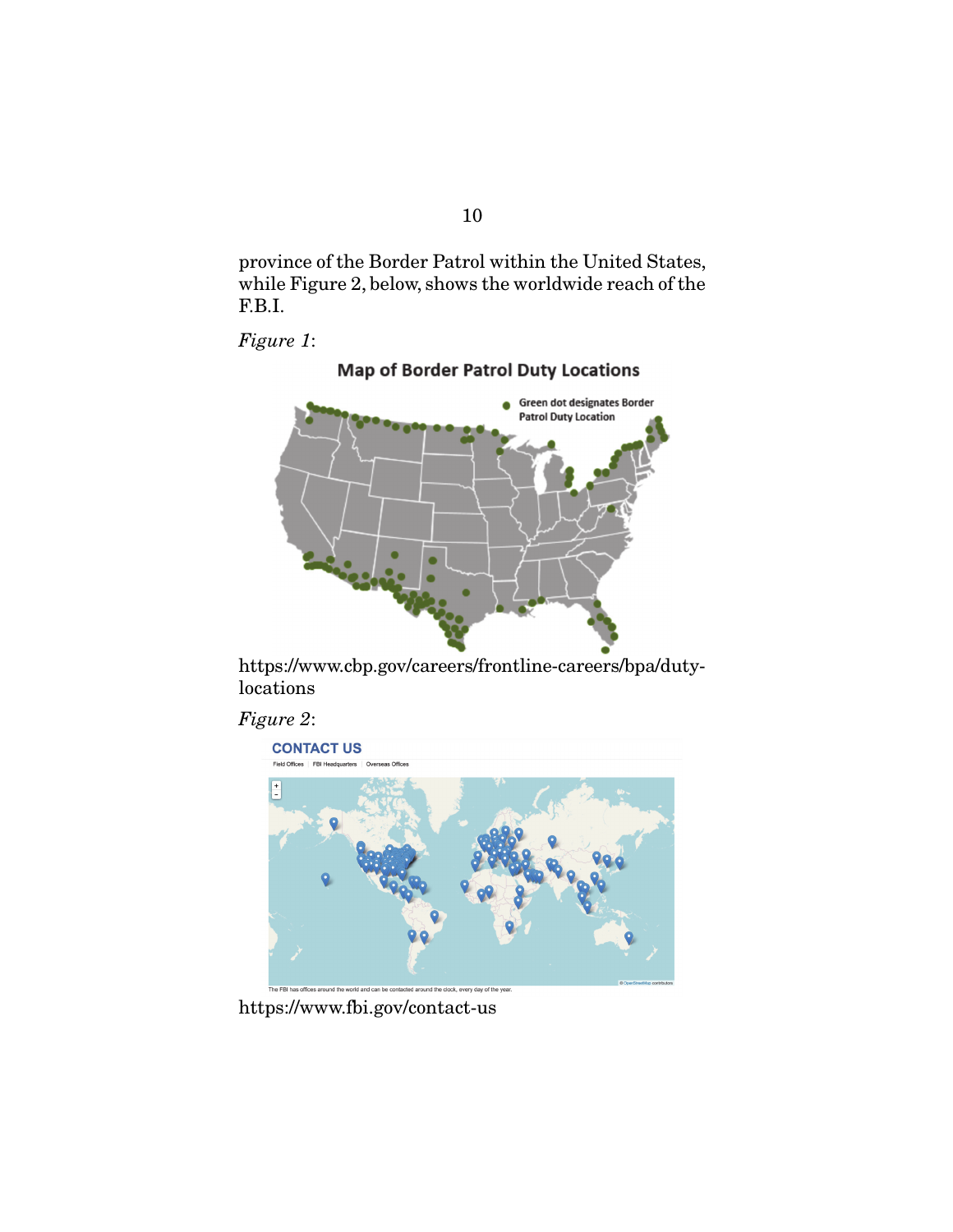The location of Border Patrol's stations suggest that the daily work of its agents has a natural tendency to affect diplomacy, foreign policy, and national security, all factors counseling hesitation. *Hernandez*, 140 S.Ct. at 745, 749.

 This Court need only look back at its recent decision in *Hernandez* where it found that a Border Patrol agent's cross-border killing of a Mexican national created a diplomatic incident between the United States and Mexico that was "addressed through diplomatic channels." *Id.* at 746. These types of incidents, the Court noted, resulted in a foreign policy decision by the United States and Mexico to create a joint Border Violence Prevention Council. *Id.* Tragic as it may have been, the cross-border shooting in *Hernandez* was not a one-time event. *See Swartz v. Rodriguez*, No. 18-309*.* Although the *Swartz* case was ultimately dismissed following this Court's *Hernandez* decision, the impact of this one law enforcement action by one Border Patrol agent has now resulted in a claim, Petition No. P-2030-20, against the United States in the Inter-American Commission on Human Rights. *See*  https://hilliardshadowenlaw.com/wp-content/uploads/ 2020/10/IACHR-Complaint-copy.pdf.5

 It is the very nature of the Border Patrol's mission, hard up against the international borders of our country, that create the situations giving rise to international incidents, the need for diplomacy and

<sup>5</sup> Counsel was unable to locate a direct commission reference for the case.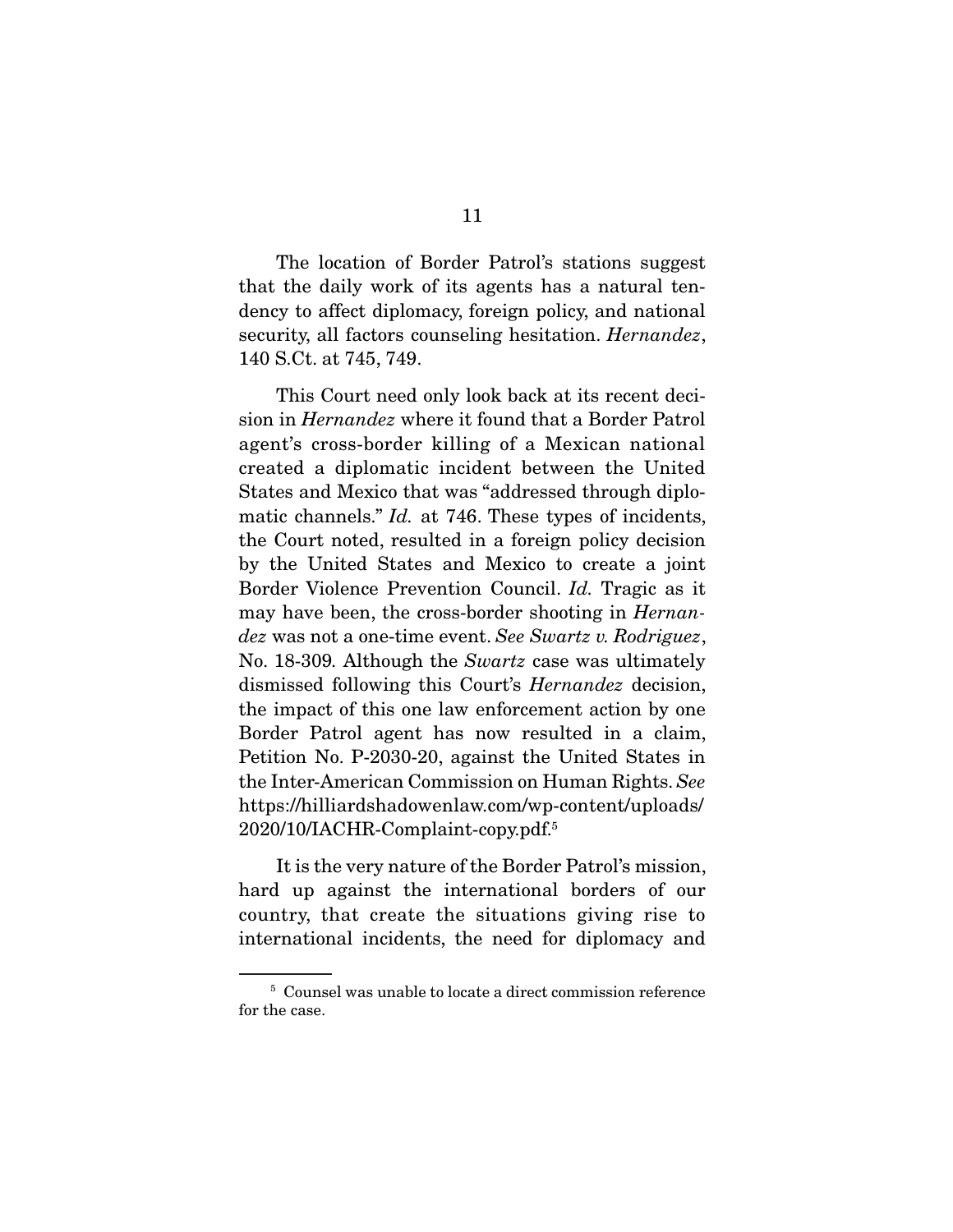foreign policy and the day-to-day security of this nation. Border Patrol's mission, geographic location and mandate for interdicting cross-border law breakers makes it unique. No other federal law enforcement agency, including the F.B.I., on a daily basis, operates in such an environment. And, no other federal law enforcement agency is charged with the responsibility to protect the physical boundaries of our nation.6 As this Court recognized, "the conduct of agents positioned at the border has a clear and strong connection to national security. . . ." *Hernandez*, 140 S.Ct. 746.

 This Court may determine that the nature of a Border Patrol agent's job so implicates the executive branch's interests in foreign policy, diplomacy and the security of the nation that hesitation is warranted in this case and, moreover, that the Ninth Circuit erred in determining otherwise.

### **C. A Border Patrol Agent's Work Environment is Fundamentally Different than that of Other Federal Law Enforcement Officials and this Difference is a Special Factor Counseling Hesitation**

 The U.S. Border Patrol is a uniformed, mobile, paramilitary force. *United States INS, United States* 

<sup>6</sup> For example, if an agency's intelligence revealed an expected breach of the border by human or drug traffickers or other nefarious actors, that agency would notify the appropriate Border Patrol sector of the information in order to fashion an appropriate response. No other law enforcement agency would themselves develop or execute the interdiction.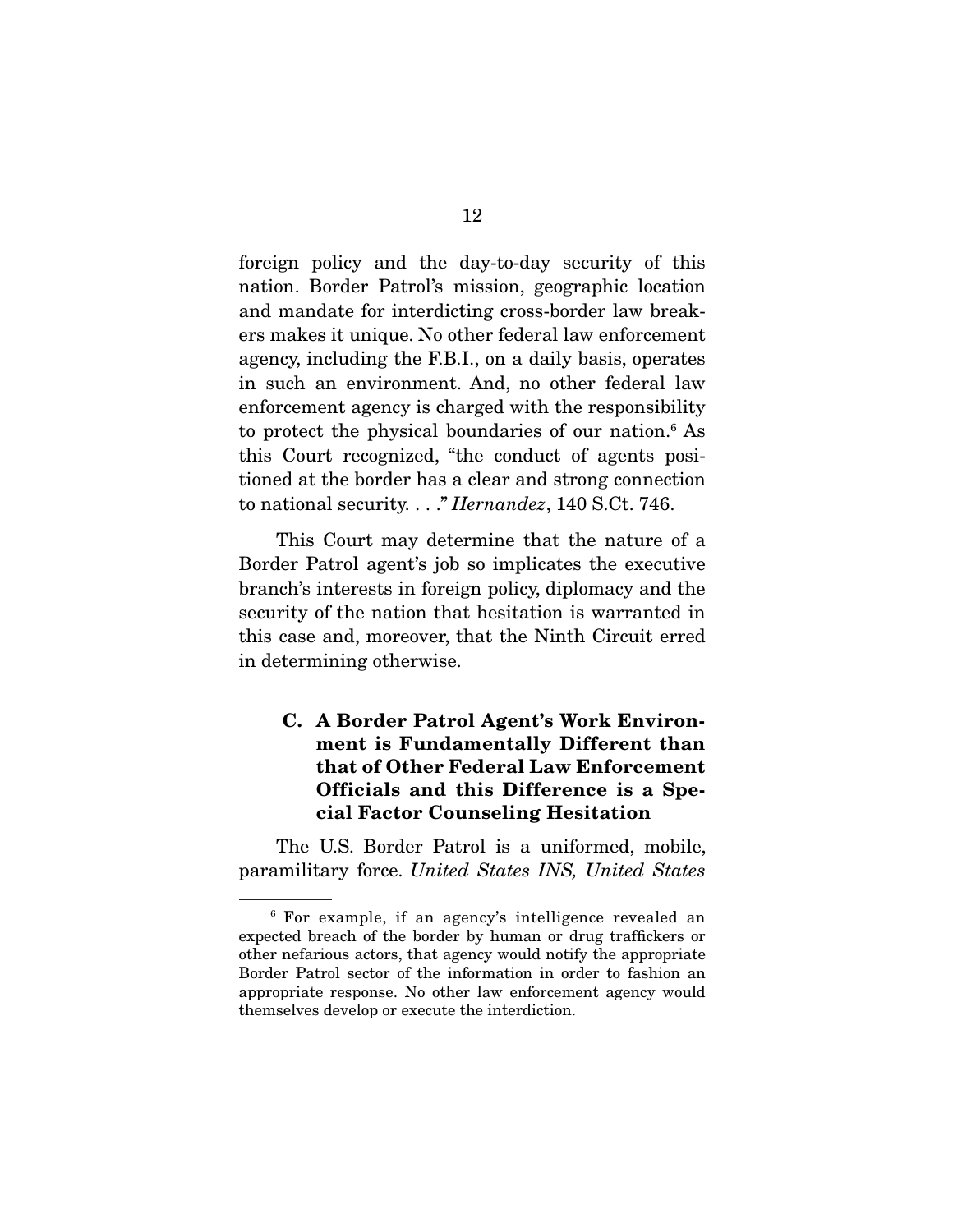*Border Patrol v. Federal Labor Relations Auth.*, 12 F.3d 882, 883 (9th Cir. 1993). They are "focused 24/7 on securing our international land borders and coastal waters between ports of entry" and "safeguarding the American people from terrorists and their weapons, drug smugglers, and illegal entry of undocumented noncitizens." https://www.cbp.gov/careers/usbp-whatwe-do. They are responsible for 6,000 miles of Mexican and Canadian land borders and more than 2,000 miles of coastal borders. *Id.* Border Patrol agents work in field units, horse patrols, bike patrols, K-9 units, boat patrols, off-road vehicle units, tactical units, search and rescue units and rapid response teams. *Id.* Border Patrol agents actively search for, detect and track transnational criminals trafficking in narcotics and human beings. *Id.* They work in some of the most remote locations in the country; sometimes from forward operating bases. *See* Map of Border Patrol Duty Locations, *supra*; *see also* Office of Inspector General, Department of Homeland Security, *Conditions at CBP's Forward Operating Bases along the Southwest Border (2016) (Redacted)* at 2, https://www.oig.dhs.gov/ assets/Mgmt/2016/OIG-16-37-Feb16.pdf.

 In fiscal year (FY) 2020, there were 19,740 Border Patrol agents. *See* U.S. Customs and Border Protection, SNAPSHOT: A summary of CBP Facts and Figures, https://www.cbp.gov/sites/default/files/assets/documents/ 2021-Apr/cbp-snapshot-mar-2021.pdf. In FY2020, these agents encountered 405,036 people who were arrested, held for further processing or – in most cases – returned to Mexico. *See* U.S. Customs and Border Protection,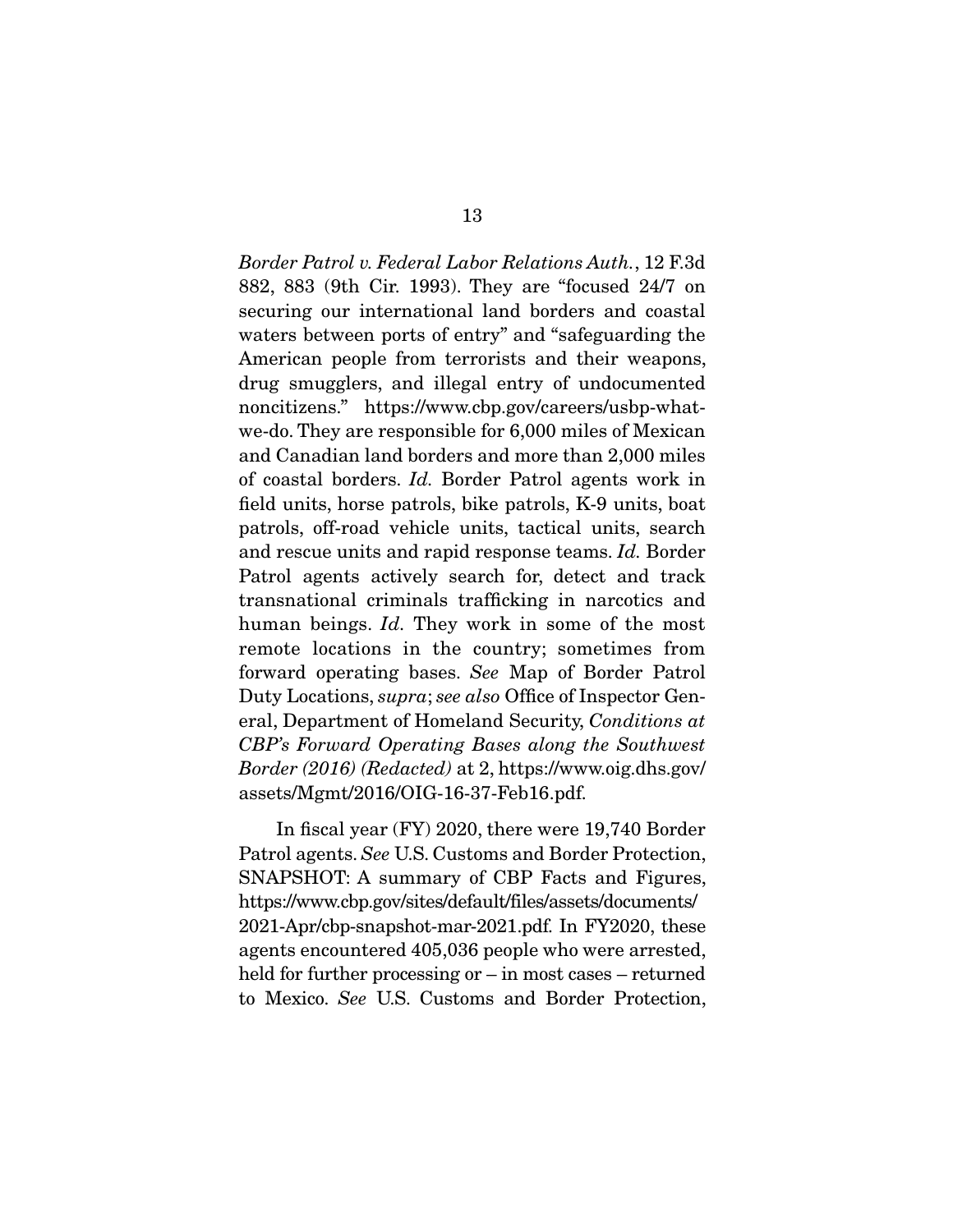CBP Enforcement Statistics Fiscal Year 2021, https:// www.cbp.gov/newsroom/stats/cbp-enforcement-statistics. In FY2021 through July, this number nearly tripled as Border Patrol agents encountered 1,278,376 people. *Id.* In FY2020, Border Patrol agents engaged in 5,071 efforts to rescue people along the southwestern border, which was slightly higher than the 4,920 efforts in FY2019. *See U.S. Customs and Border Protection*, CBP Enforcement Statistics Fiscal Year 2021, https://www. cbp.gov/newsroom/stats/cbp-enforcement-statistics. In FY2021 through July, agents engaged in 10,275 rescue efforts. *Id.*

 The unique reality of a Border Patrol agent's daily work was described in 2018 testimony by Pete Hermansen, a former Border Patrol agent who, during his 21-year career, held numerous leadership and tactical unit positions including U.S. Customs and Border Protection's Director of Use of Force. *See*  Transcript of Record (Day 15) at 7, *United States v. Swartz*, CR-15-1723 (D. Ariz. 2018). During testimony in the *Swartz* criminal trial, Hermansen testified that the vast majority of Border Patrol agents operate alone, in remote areas with "backup a long way away." *Id.* at 11. Solo agents have arrested 50-200 people at a time and there have been instances where a shift of 15- 20 agents have arrested a couple of thousand people. *Id.* During traffic stops, Border Patrol agents typically sprint to the suspect vehicle to try and contain or capture the suspected traffickers and unauthorized immigrants inside the vehicle who frequently try to abscond as soon as the vehicle stops. *Id.* This differs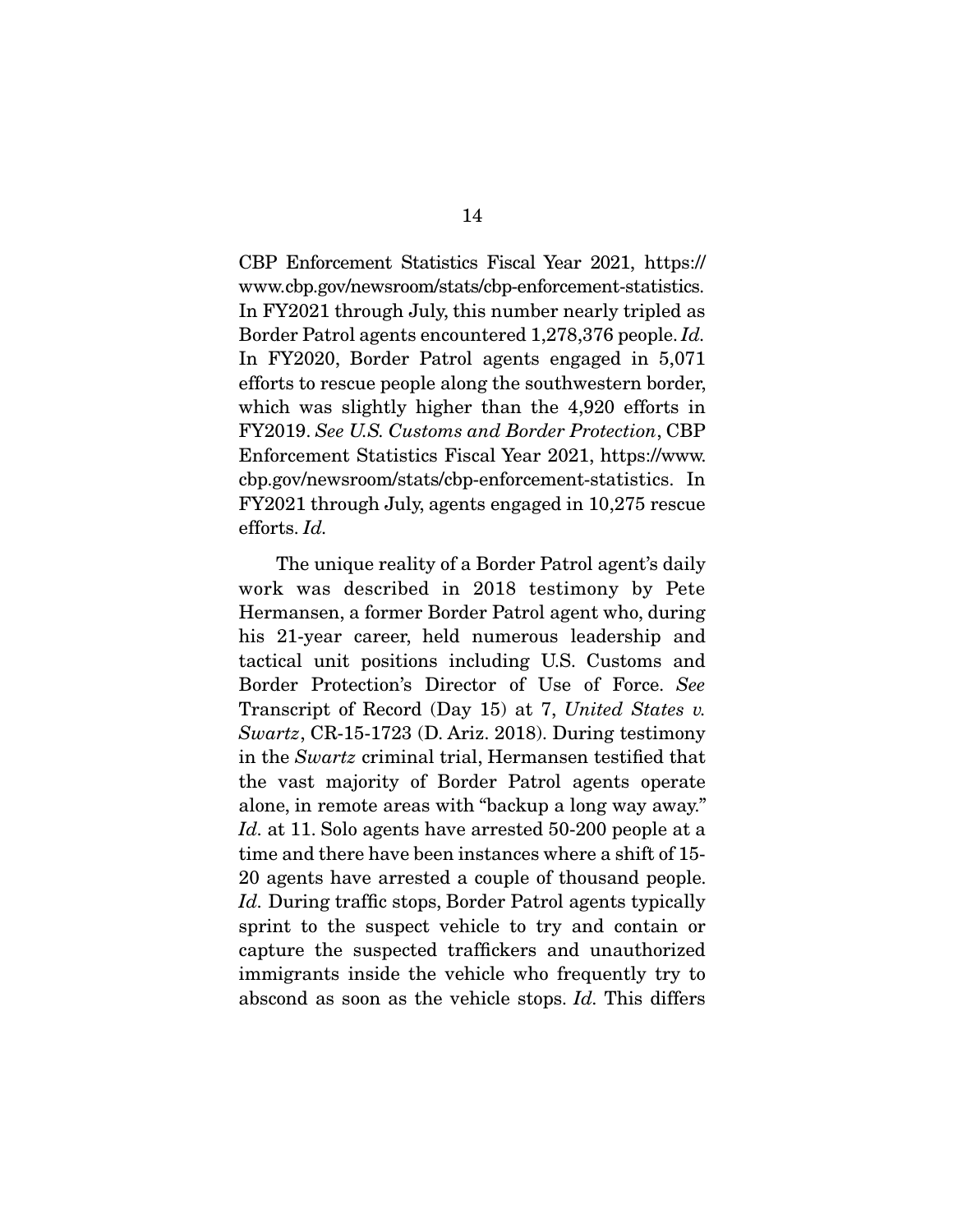from other law enforcement officers who usually approach such vehicles slowly and cautiously with their safety and the safety of the occupants in mind. *Id.* Border Patrol agents have been attacked by rock throwers thousands of times. *Id.* at 10. It is a daily occurrence. *Id.* Unlike other types of agents, Border Patrol agents have no obligation to retreat in the face of assaults and they are not trained to take cover as a first option when attacked. *Id.* at 12.

 Along the international border, Border Patrol agents face off against an array of criminal actors and organizations. *Id.* at 19. They can be "minimally structured, fly-by-night, quick opportunists, all the way up to highly structured, highly organized elements that have scouts, response elements, scaling fence elements, . . . lookouts [and] . . . communication elements." *Id.*<sup>7</sup>

 This information indicates that the nature of Border Patrol agents' regular engagements in the execution of their duties makes them particularly vulnerable to personal lawsuits for money damages. This factor is incompatible with the reality that agents often must make quick decisions under stressful, dynamic circumstances and reluctance to make such

<sup>7</sup> The physically demanding, rugged and dynamic nature of Border Patrol agents' work may explain why the Border Patrol, as a component of Customs and Border Protection, has the second lowest morale among all DHS agencies. *See* Government Accountability Office, *DHS Employee Morale: Some Improvements Made, but Additional Actions Needed to Strengthen Employee Engagement* (2021) at 9, https://www.gao.gov/assets/gao-21-204.pdf. The only DHS agency to rank lower is the Countering Weapons of Mass Destruction Office. *Id.*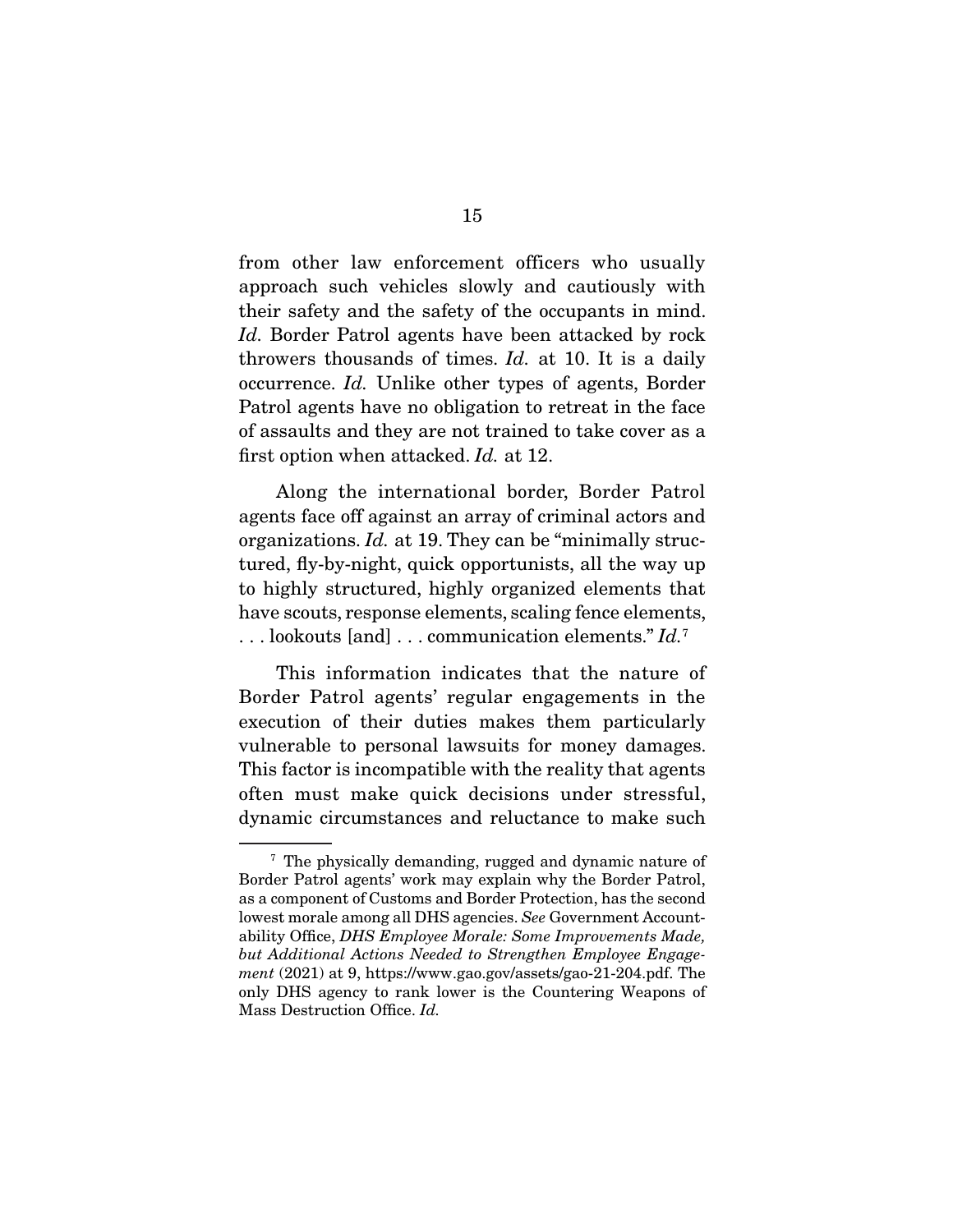decisions can lead to harm, both to the agent and to those with whom they interact.

## **D. Substantial Differences Between the Northern and Southern Border Constitute a Special Factor that Counsels Hesitation.**

 The United States' northern border is more than 4,000 miles and spans 12 states. *See* Haddell at 3. This border features vast mountain ranges such as the Rockies, the Great Lakes, numerous river systems and extreme snow and cold in the winter. *Id.* The United States' southern border with Mexico is 1,952 miles and spans four states. *See* Haddell at 13. It features expansive and harsh desert landscapes where temperatures average about 100 degrees for much of the year, mountain ranges and the Rio Grande River along the Texas border with Mexico. *Id.* at 3.

 Since FY2000, 98.7 percent of all unauthorized migrant apprehensions have taken place along the southern border where the Border Patrol deploys approximately 85 percent of its agents. *Id.* The Border Patrol's southern strategy has focused on illegal border crossers and smugglers while remaining wary of terrorists using the same trafficking infrastructure to enter the country. *Id.* The Border Patrol's northern strategy focuses on preventing the entry of terrorists and reducing cross-border crime and smuggling. *Id.*  at 21.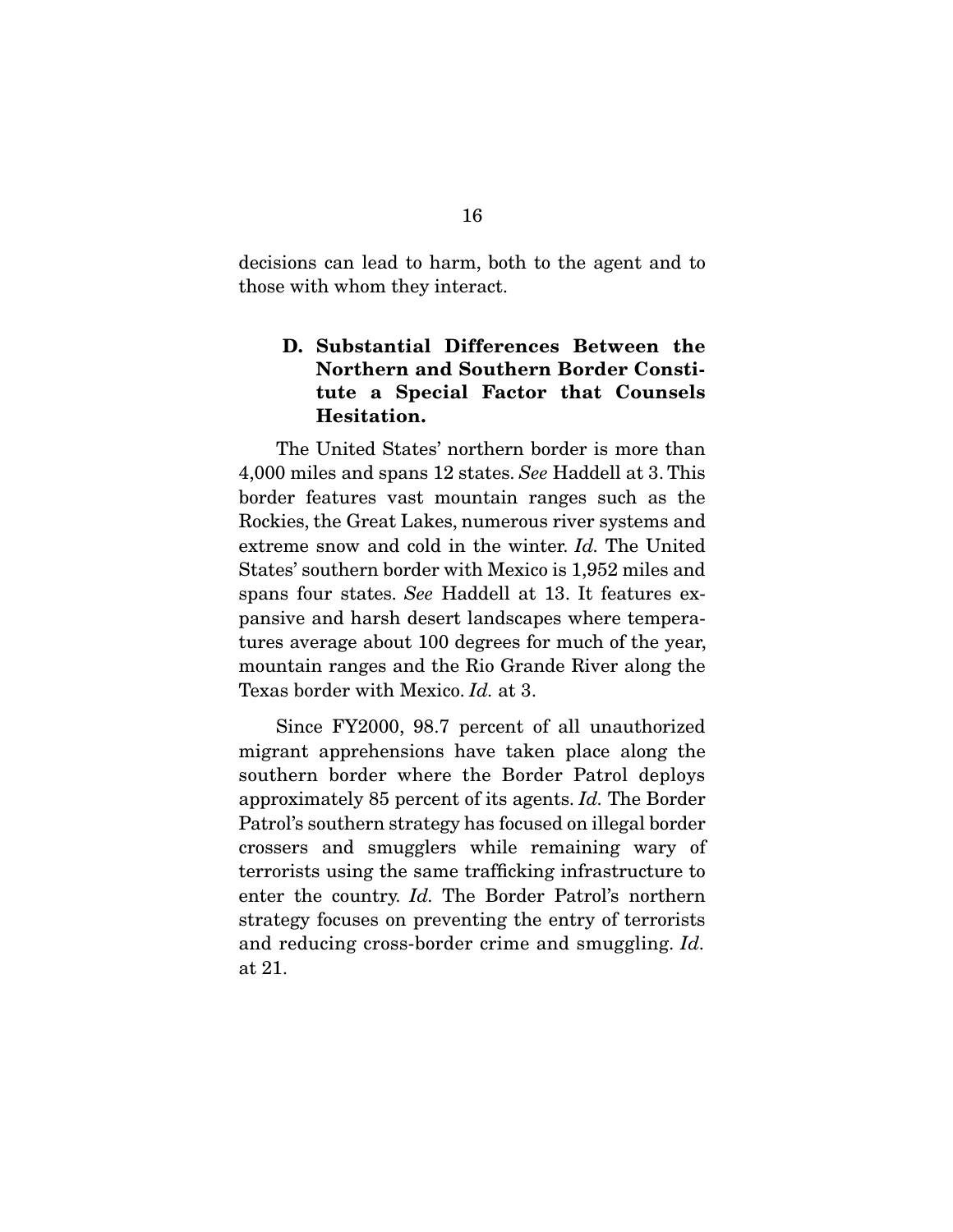Egbert is part of the less than 15 percent contingency of Border Patrol agents deployed along the northern border and his focus and actions will differ from those of the majority of agents stationed on the southern border. The expansion of *Bivens* greenlighted by the court of appeals, however, would apply equally to all agents. This Court may believe this constitutes a special factor counseling hesitation against expanding *Bivens* to all 100 percent of Border Patrol agents when Egbert only represents the 15 percent of agents on the northern border.

**II. The Insufficiently Developed and Perhaps Erroneous Record in this Case Should Not be the Foundation Upon Which the Judiciary Engages in a Rare but Significant Expansion of a Judicially Created Remedy and Should Result in Deference to Congress.** 

 The record upon which this litigation arises rests on opposing motions for summary judgment, which mandated that the Ninth Circuit "draw all reasonable factual inferences in favor of Plaintiff, Robert Boule." *Boule*, *supra* at 385. But relying on summary judgments to decide whether to extend an extremely rare, quasi-legislative8 *Bivens* remedy is a dangerous step since the presumed facts may be inaccurate.

<sup>8</sup> Expanding *Bivens* is "disfavored" precisely because it requires a court to invoke its quasi-legislative authority to expand a remedy that it, as opposed to Congress, created. *See Abbasi*, 137 S.Ct. at 1843 ("it is a significant step under separation-of-powers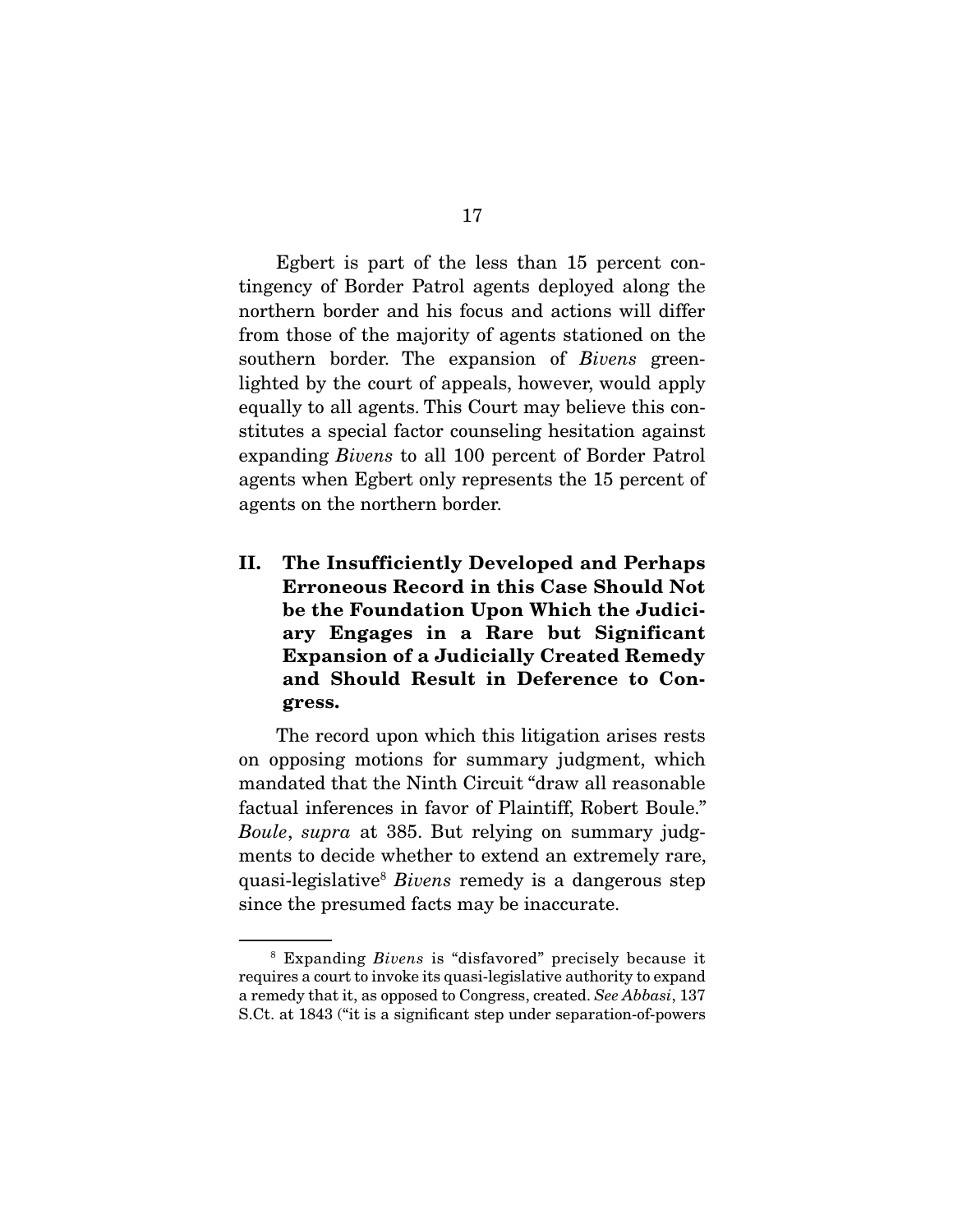The *Swartz* case provides an apt example. The Ninth Circuit set forth the dilemma in its opinion:

We take the facts as they are pleaded in the First Amended Complaint. These facts have not been proven, and they may not be true. But we must assume that they are true for the sake of determining whether the case may proceed. [footnote omitted.]

*Rodriguez v. Swartz*, 899 F.3d 719, 727 (2018), *vacated and remanded by Swartz v. Rodriguez*, 140 S.Ct. 1258 (2020). Critical to the Ninth Circuit's decision permitting the *Bivens* action to proceed were Rodriguez's claims that J.A. had been "peacefully walking," "not committing a crime" and had not thrown rocks or engaged "in any violence or threatening behavior against anyone or anything." *Id.* at 727, 731. But, unbeknownst to the court, some four months *before its decision*, on March 29, 2018, all of these essential facts were proven to be false.

 While the *Bivens* case was pending in the Ninth Circuit, Agent Swartz was tried for murder in the District of Arizona. *United States v. Swartz*, CR-15- 1723 (D. Ariz. 2018). On day seven of the criminal trial, government expert witness James Tavernetti testified regarding a video of the shooting event, which he acknowledged was an "eyewitness" account of the incident. *Id.*, Transcript of Record (Day 7), March 29,

principles for a court to determine that it has the authority . . . to create and enforce a cause of action for damages against federal officials in order to remedy a constitutional violation.").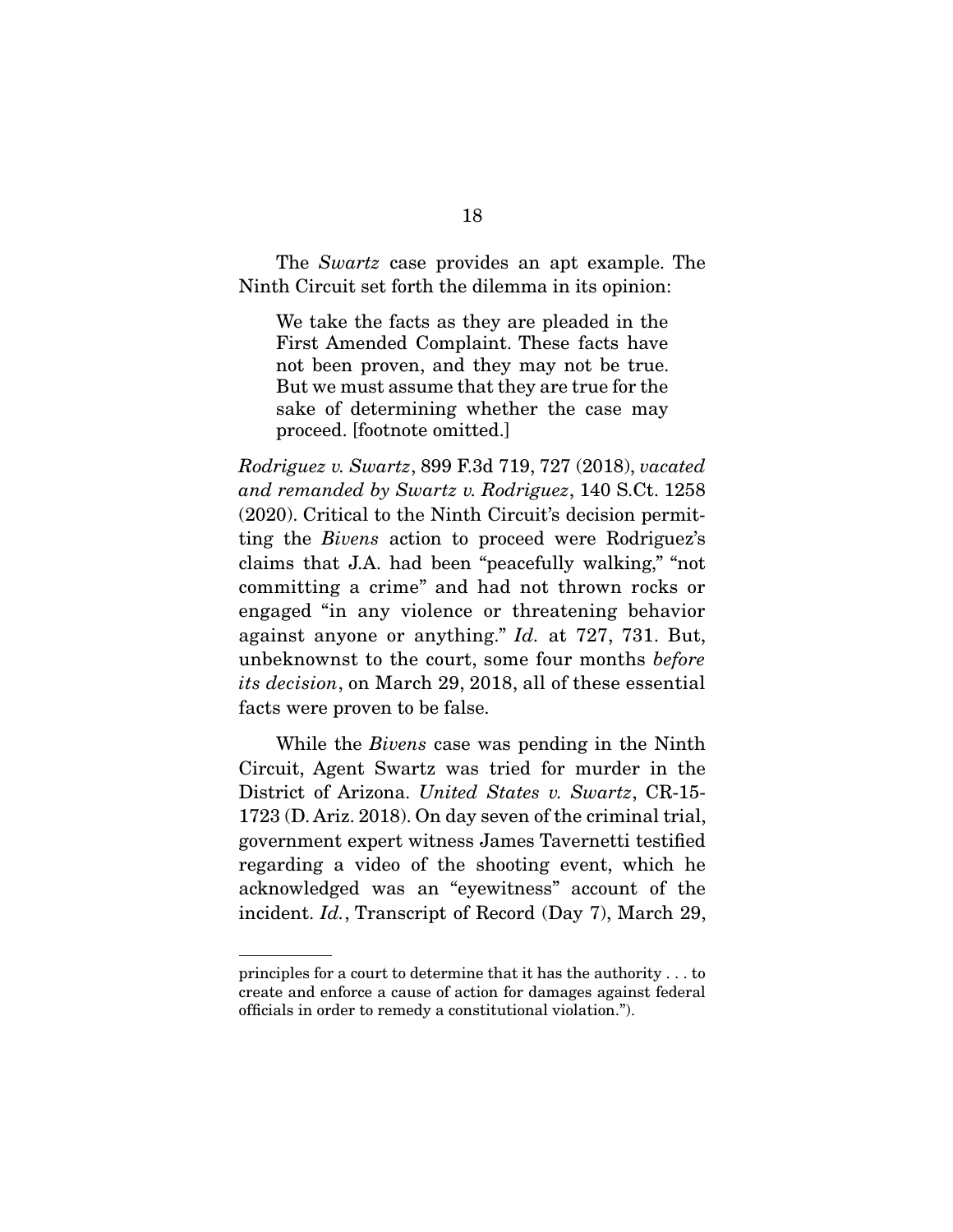2018, at 161. He testified that the video showed J.A. throwing rocks in the direction of the Border Patrol agents at the scene. *Id.* at 168-69. Tavernetti also testified that he would be the only government witness who would address the video of the incident. *Id.* at 160- 61.

 The problem is clear. If it were not for this Court's decision in the *Hernandez* case,<sup>9</sup> the Court probably would have resolved the same *Bivens* question in the *Swartz* case, based on facts that were not true. And if this Court had not reversed the Ninth Circuit in *Swartz*, the Ninth Circuit and the judiciary generally would have been criticized for having expanded its extraordinary, quasi-legislative power on erroneous facts. The same problem potentially exists in this case because the facts may yet prove untrue.

 There is also the question of whether judges can give fidelity to the summary judgment mandate that all factual inferences be viewed in the light most favorable to the nonmoving party or whether they "massage" the facts. *See* Suja A. Thomas, *Reforming the Summary Judgment Problem: The Consensus Requirement*, Fordham Law Review, Vol. 86 (2018) at 2251 [Discussing the judicial problem of massaging facts in summary judgment cases].

Massaging facts can occur in a number of ways. It can occur when a court ignores

<sup>&</sup>lt;sup>9</sup> This Court vacated and remanded in light of its decision in *Hernandez v. Mesa*. The *Swartz* case was subsequently dismissed in the district court.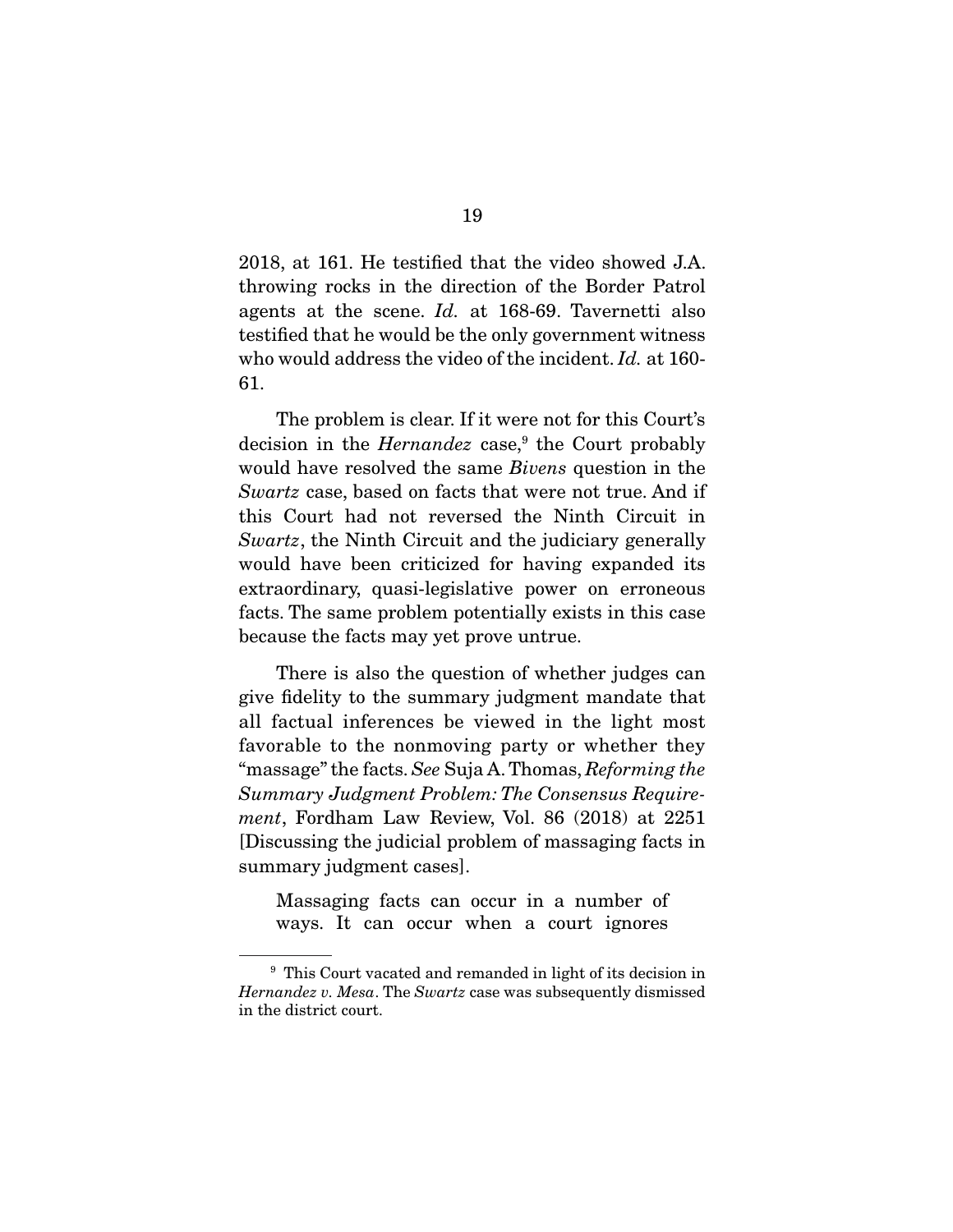relevant facts. It also can happen when courts do not consider different ways to view the facts. In other words, they do not take into account the reasonable inferences favoring the party not moving for summary judgment. . . . [A]lthough judges should emphasize to one another when facts are ignored or otherwise massaged, this practice has gone on for some time and no promise of change is apparent.

*Id.* at 2252, 2257.

 Despite these problems, courts routinely resolve cases on summary judgment motions. But this Court may decide the identified problems counsel hesitation when it is being asked to exercise its quasi-legislative power in an area where there are national security implications and a risk of undermining border security, and when Congress is better suited to engage in the requisite fact-finding and to define the scope of a remedy.

### **CONCLUSION**

--------------------------------- ♦ ---------------------------------

 This Court should grant certiorari to expressly hold that the *Bivens* remedy should not apply in the border enforcement context, which implicates foreign policy, diplomacy and national security. These domains are the prerogative of other branches of government.

 The prudence of judicial deference is exemplified by the decision below. By permitting Boule's lawsuit to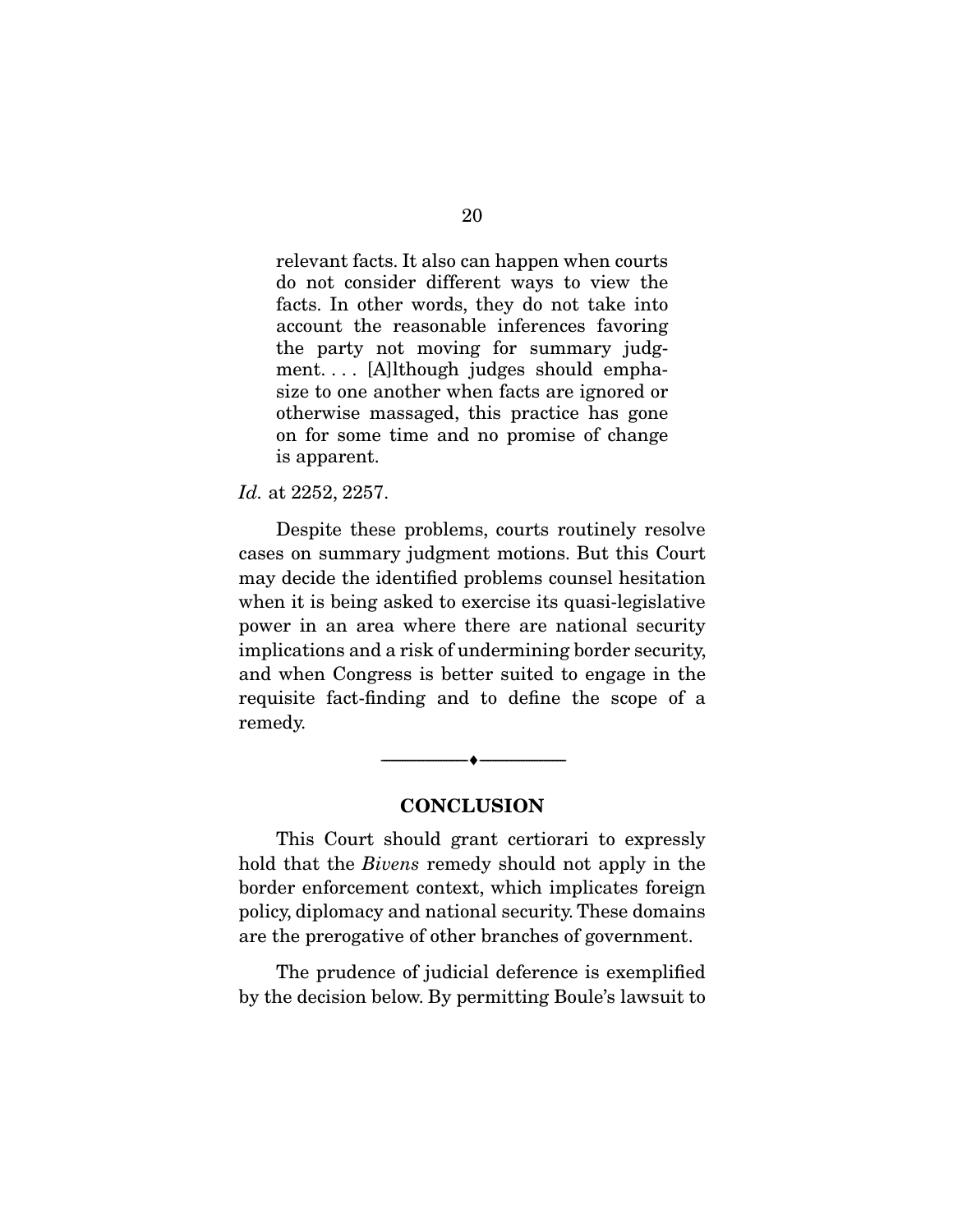proceed, the court of appeals exposed thousands of federal law enforcement agents, not only Border Patrol agents, to liability for personal damages. The court failed to consider the potentially massive financial impact of the decision, which was mischaracterized as representing only a "modest" extension of *Bivens*.

 With respect to Border Patrol agents specifically, there are special factors that should cause the Court to hesitate and decline to extend the *Bivens* remedy. Border Patrol agents focus on physically protecting the northern and southern border, between ports of entry, from incursion by criminal drug and human traffickers, illegal border crossers and potential terrorists, as well as thwarting the entry of contraband including weapons of mass destruction. Agents work in uniquely demanding, dynamic environments. Border Patrol agents need to retain confidence in their ability to act decisively while operating alone, often in remote parts of the country and while, at times, being grossly outnumbered. The decision of the court of appeals will undermine the Agency's mission by causing agents to hesitate and second guess their daily decisions about whether and how to investigate suspicious activities near the border, paralyzing their mandate to keep the border secure.

 Finally, the court below acted in a disfavored, quasi-legislative manner based on an untested, incomplete factual record.